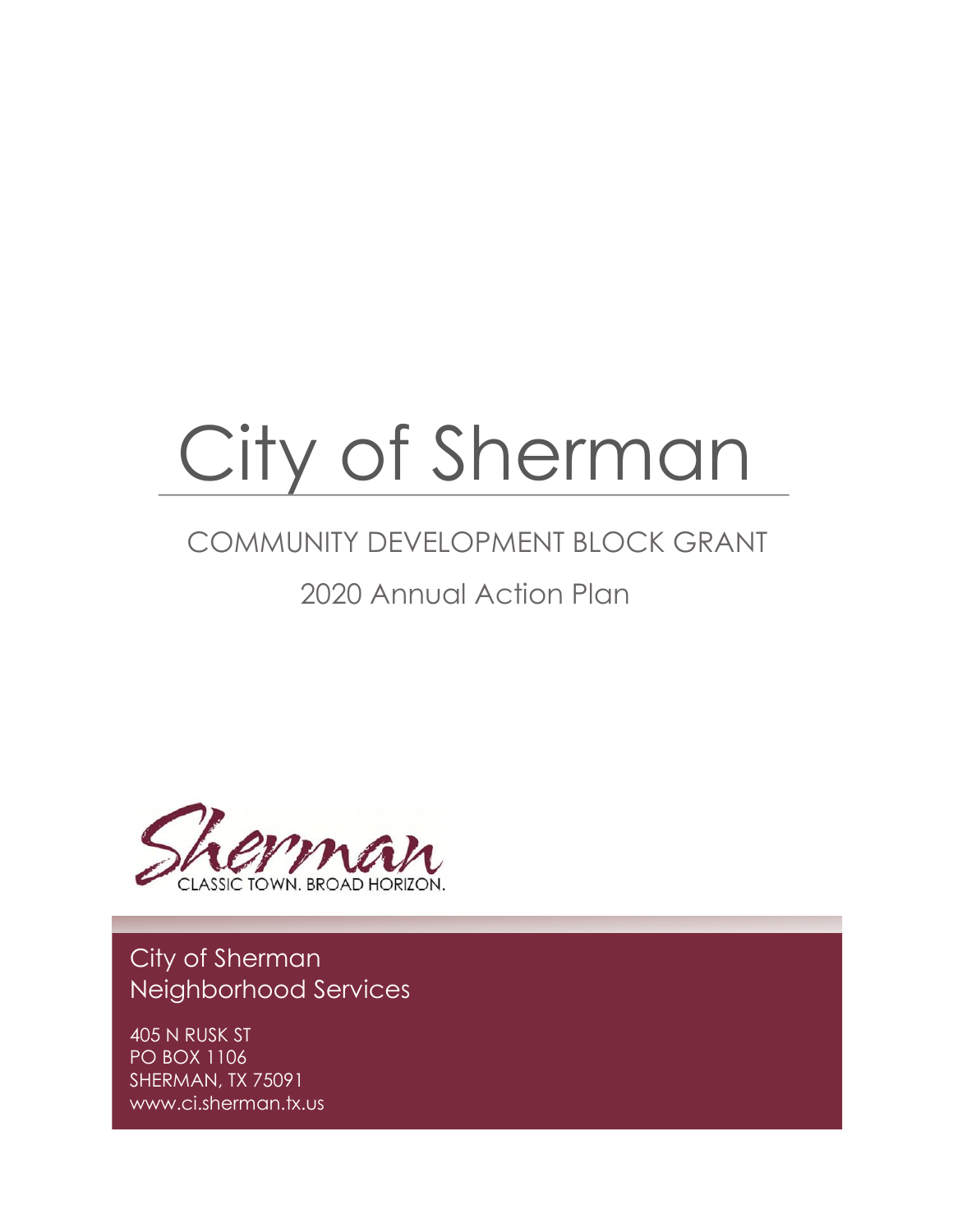## **Contents**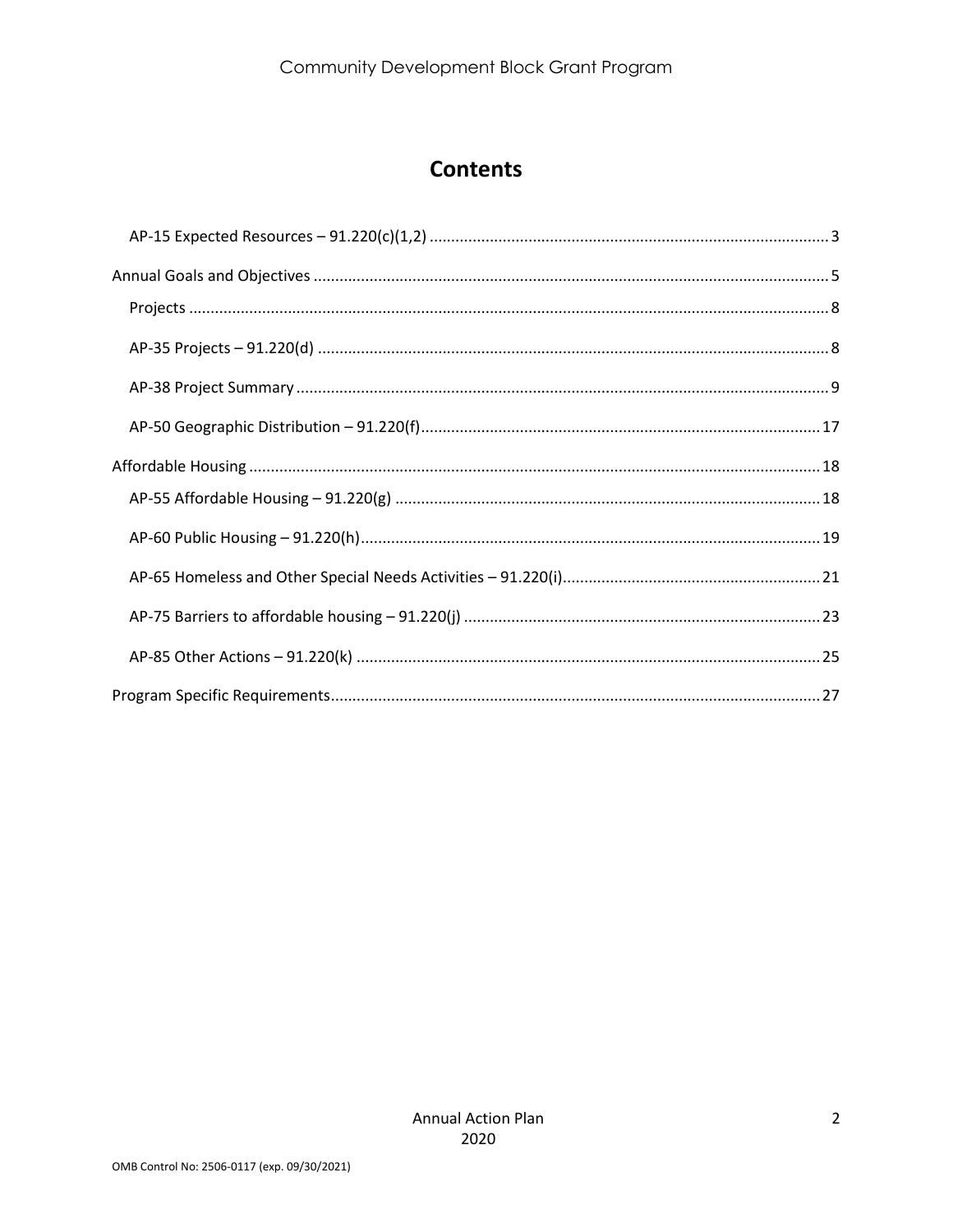## **Expected Resources**

#### <span id="page-2-0"></span>**AP-15 Expected Resources – 91.220(c)(1,2)**

#### **Introduction**

The City of Sherman as an entitlement city receives a Community Development Block Grant (CDBG) from the U.S. Department of Housing and Urban Development (HUD). CDBG programs are administered by the City of Sherman utilizing entitlement allocations each year. Currently, these are the only funds that the City of Sherman receives to support the activities outlined under the Consolidated Plan.

#### **Anticipated Resources**

| Program     | <b>Source</b>      | <b>Uses of Funds</b> |                              | <b>Expected Amount Available Year 1</b> |                                        |              | <b>Expected</b>                   | <b>Narrative</b>   |
|-------------|--------------------|----------------------|------------------------------|-----------------------------------------|----------------------------------------|--------------|-----------------------------------|--------------------|
|             | οf<br><b>Funds</b> |                      | Annual<br><b>Allocation:</b> | Program<br>Income:                      | <b>Prior Year</b><br><b>Resources:</b> | Total:<br>\$ | <b>Amount</b><br><b>Available</b> | <b>Description</b> |
|             |                    |                      | \$                           | Ş                                       | Ş                                      |              | <b>Remainder</b>                  |                    |
|             |                    |                      |                              |                                         |                                        |              | of ConPlan                        |                    |
|             |                    |                      |                              |                                         |                                        |              | Ş                                 |                    |
| <b>CDBG</b> | public             | Acquisition          |                              |                                         |                                        |              |                                   | Federal            |
|             |                    | Admin and            |                              |                                         |                                        |              |                                   | entitlement        |
|             | federal            | Planning             |                              |                                         |                                        |              |                                   | city               |
|             |                    | Economic             |                              |                                         |                                        |              |                                   | allocation         |
|             |                    | Development          |                              |                                         |                                        |              |                                   |                    |
|             |                    | Housing              |                              |                                         |                                        |              |                                   |                    |
|             |                    | Public               |                              |                                         |                                        |              |                                   |                    |
|             |                    | Improvements         |                              |                                         |                                        |              |                                   |                    |
|             |                    | Public               |                              |                                         |                                        |              |                                   |                    |
|             |                    | <b>Services</b>      | 366,740                      | 0                                       | 0                                      | 366,740      | 0                                 |                    |

**Table 1 - Expected Resources – Priority Table**

**Explain how federal funds will leverage those additional resources (private, state and local funds), including a description of how matching requirements will be satisfied**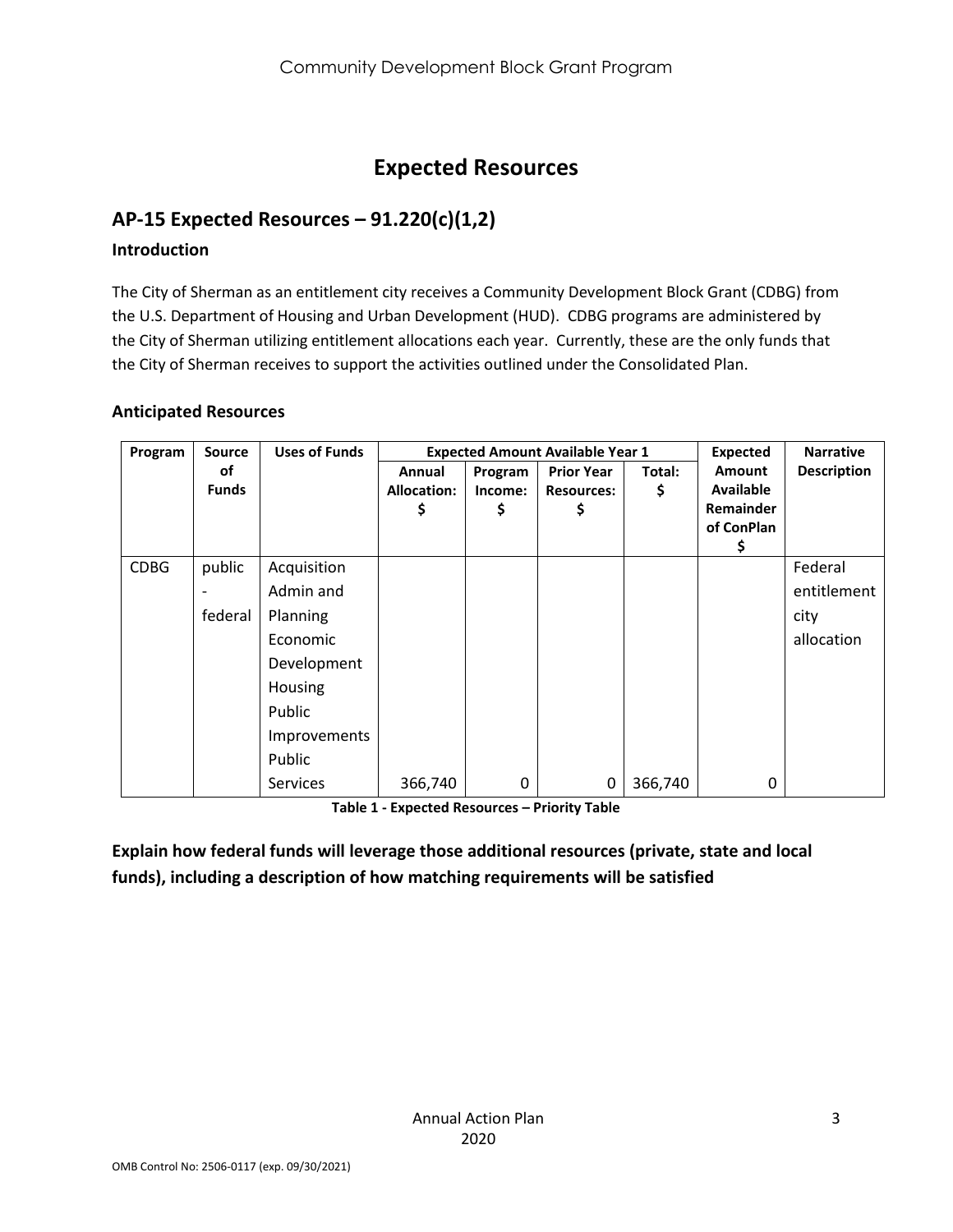#### **If appropriate, describe publically owned land or property located within the jurisdiction that may be used to address the needs identified in the plan**

The City does not intend to use publicly owned land or property to fulfill the goals of the 2020-2024 Consolidated Plan.

#### **Discussion**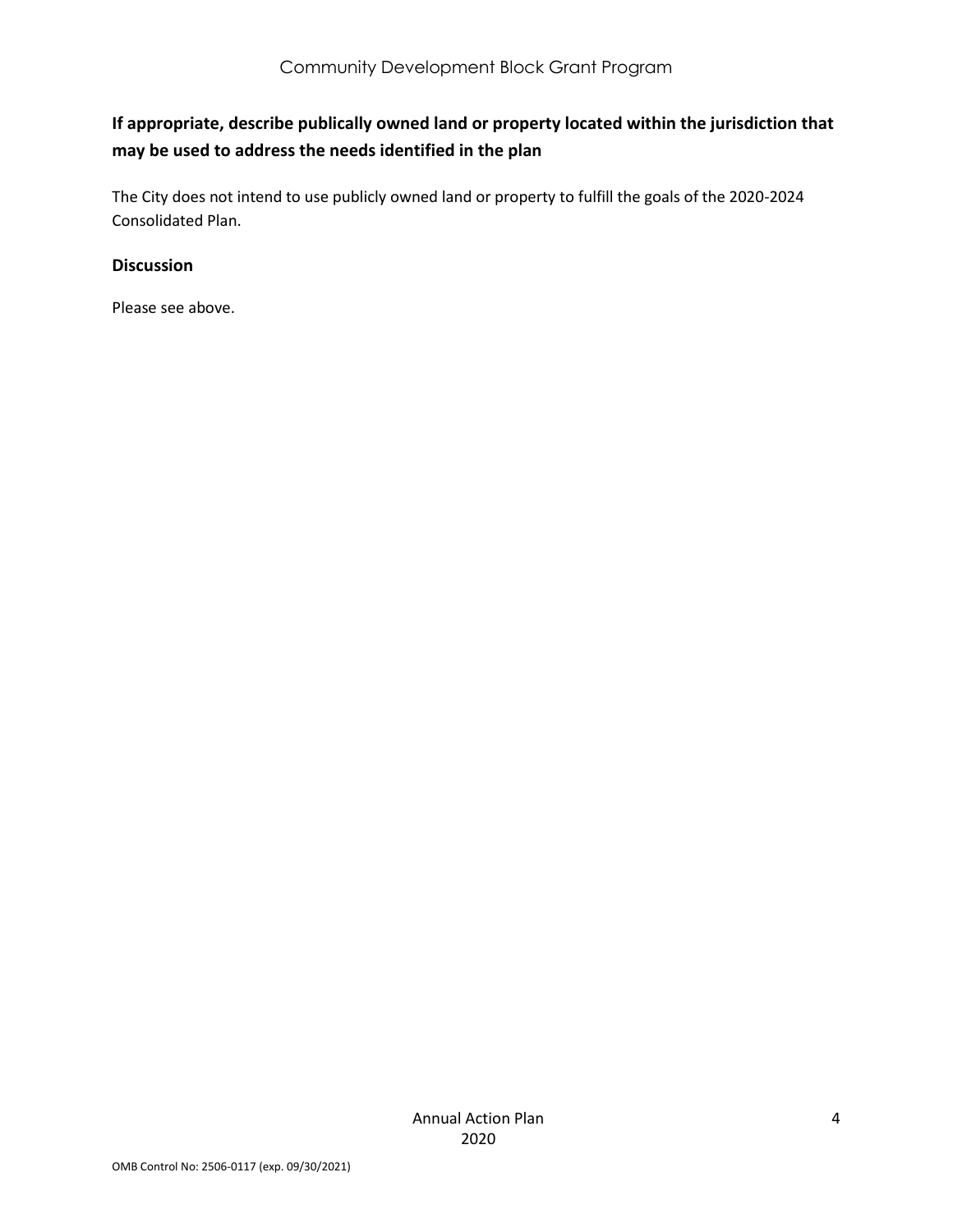## **Annual Goals and Objectives**

## **AP-20 Annual Goals and Objectives**

#### **Goals Summary Information**

<span id="page-4-0"></span>

| Sort<br>Order  | <b>Goal Name</b>      | <b>Start</b><br>Year | End<br>Year | Category             | Geographic<br>Area | <b>Needs Addressed</b> | <b>Funding</b> | <b>Goal Outcome Indicator</b>     |
|----------------|-----------------------|----------------------|-------------|----------------------|--------------------|------------------------|----------------|-----------------------------------|
|                | Demolition and        | 2020                 | 2024        | Affordable           | Citywide           | Demolition and         | CDBG:          | <b>Buildings Demolished: 15</b>   |
|                | Clearance             |                      |             | Housing              |                    | Clearance              | \$88,000       | <b>Buildings</b>                  |
| $\overline{2}$ | Neighborhood          | 2020                 | 2024        | Affordable           | <b>LMI Target</b>  | Park and               | CDBG:          | Public Facility or Infrastructure |
|                | Improvement           |                      |             |                      | Area               | Infrastructure         | \$164,000      | Activities other than             |
|                |                       |                      |             | Housing              |                    |                        |                |                                   |
|                |                       |                      |             |                      |                    | Improvements           |                | Low/Moderate Income Housing       |
|                |                       |                      |             |                      |                    |                        |                | Benefit: 50 Persons Assisted      |
| 3              | <b>Youth Services</b> | 2020                 | 2024        | Non-Housing          | Citywide           | <b>Public Services</b> | CDBG:          | Public service activities other   |
|                |                       |                      |             | Community            |                    |                        | \$16,000       | than Low/Moderate Income          |
|                |                       |                      |             | Development          |                    |                        |                | Housing Benefit: 155 Persons      |
|                |                       |                      |             |                      |                    |                        |                | Assisted                          |
| 4              | <b>Homeless</b>       | 2020                 | 2024        | <b>Homeless</b>      | Citywide           | <b>Public Services</b> | CDBG:          | Homeless Person Overnight         |
|                | Prevention and        |                      |             | Non-Homeless         |                    |                        | \$24,000       | Shelter: 140 Persons Assisted     |
|                | Intervention          |                      |             | <b>Special Needs</b> |                    |                        |                | Homelessness Prevention: 550      |
|                |                       |                      |             |                      |                    |                        |                | <b>Persons Assisted</b>           |
| 5              | Mental Health         | 2020                 | 2024        | Non-Homeless         | Citywide           | <b>Public Services</b> | CDBG:          | Public service activities other   |
|                | <b>Services</b>       |                      |             | <b>Special Needs</b> |                    |                        | \$7,000        | than Low/Moderate Income          |
|                |                       |                      |             | Non-Housing          |                    |                        |                | Housing Benefit: 25 Persons       |
|                |                       |                      |             | Community            |                    |                        |                | Assisted                          |
|                |                       |                      |             | Development          |                    |                        |                |                                   |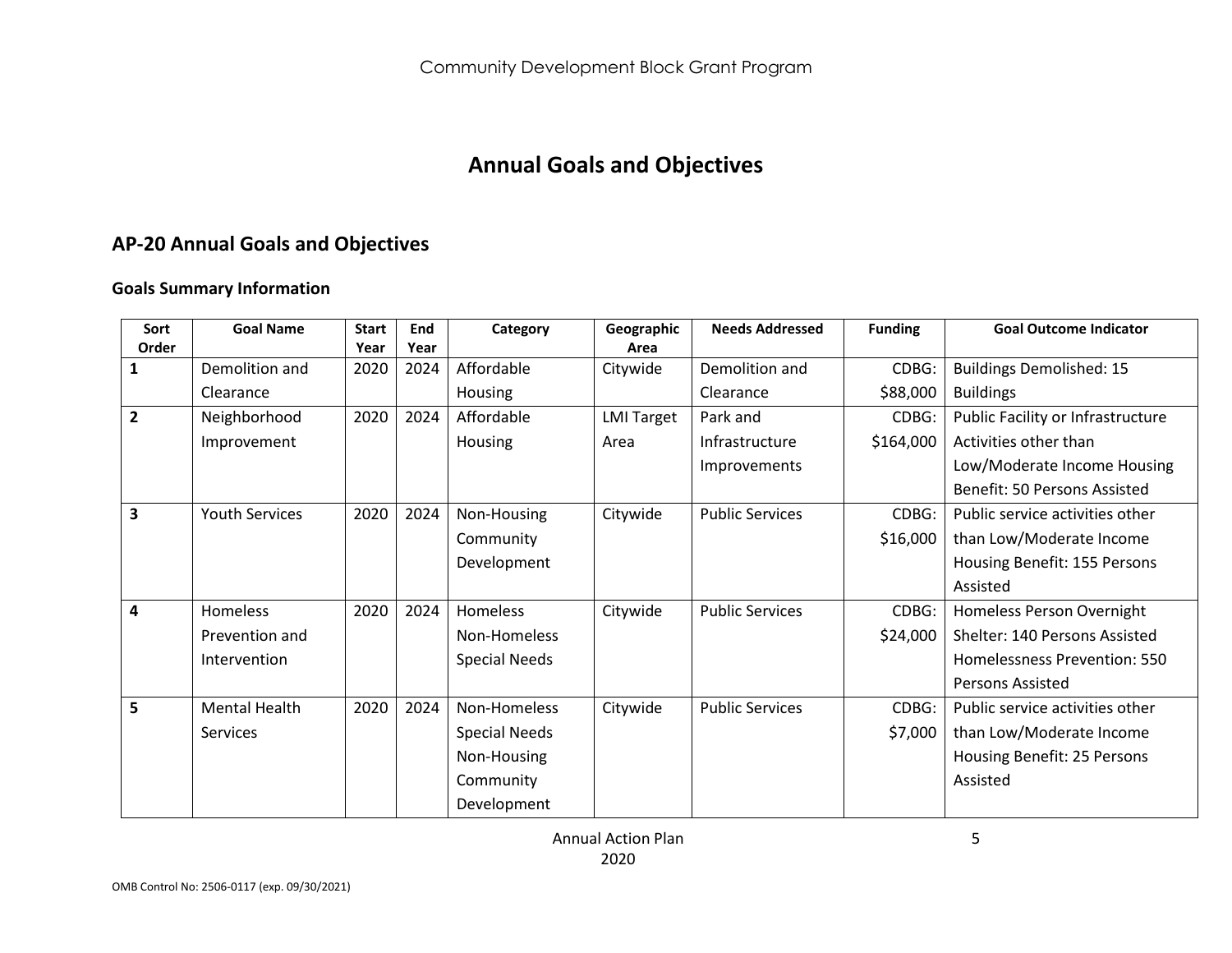| Sort  | <b>Goal Name</b>      | <b>Start</b> | End  | Category              | Geographic | <b>Needs Addressed</b> | <b>Funding</b> | <b>Goal Outcome Indicator</b>   |
|-------|-----------------------|--------------|------|-----------------------|------------|------------------------|----------------|---------------------------------|
| Order |                       | Year         | Year |                       | Area       |                        |                |                                 |
| 6     | <b>Public Housing</b> | 2020         | 2024 | <b>Public Housing</b> | Citywide   | <b>Public Services</b> | CDBG:          | Public service activities other |
|       | Safety                |              |      |                       |            |                        | \$8,000        | than Low/Moderate Income        |
|       |                       |              |      |                       |            |                        |                | Housing Benefit: 400 Persons    |
|       |                       |              |      |                       |            |                        |                | Assisted                        |
|       | Program               | 2020         | 2024 | Non-Housing           | Citywide   | Program                | CDBG:          | Other: 1 Other                  |
|       | Administration        |              |      | Community             |            | Administration         | \$59,740       |                                 |
|       |                       |              |      | Development           |            |                        |                |                                 |

**Table 2 – Goals Summary**

#### **Goal Descriptions**

| $\mathbf{1}$            | <b>Goal Name</b>           | Demolition and Clearance                                                                                                                                                                                                                                                                                                                                                                                                                                 |
|-------------------------|----------------------------|----------------------------------------------------------------------------------------------------------------------------------------------------------------------------------------------------------------------------------------------------------------------------------------------------------------------------------------------------------------------------------------------------------------------------------------------------------|
|                         | Goal<br><b>Description</b> | Demolish and clear substandard structures to prevent or eliminate slums or blight. Vacant, substandard structures pose a<br>risk to health and safety. There are approximately 2,000 substandard structures in the city limited that need to be<br>demolished. The clearance of these lots not only addresses the problem of slums and blight, but also provides vacant lots<br>that can be utilized for new homes to increase affordable housing stock. |
| $\mathbf{2}$            | <b>Goal Name</b>           | Neighborhood Improvement                                                                                                                                                                                                                                                                                                                                                                                                                                 |
|                         | Goal<br><b>Description</b> | Improve parks and infrastructure in the LMI Target Area. Improvements may include, but are not limited to, streets,<br>sidewalks, curbs, gutters, driveway approaches, alleys, pedestrian crossings, and street lights.                                                                                                                                                                                                                                  |
| $\overline{\mathbf{3}}$ | <b>Goal Name</b>           | <b>Youth Services</b>                                                                                                                                                                                                                                                                                                                                                                                                                                    |
|                         | Goal<br><b>Description</b> | Support programs that benefit youth from low- to moderate-income households.                                                                                                                                                                                                                                                                                                                                                                             |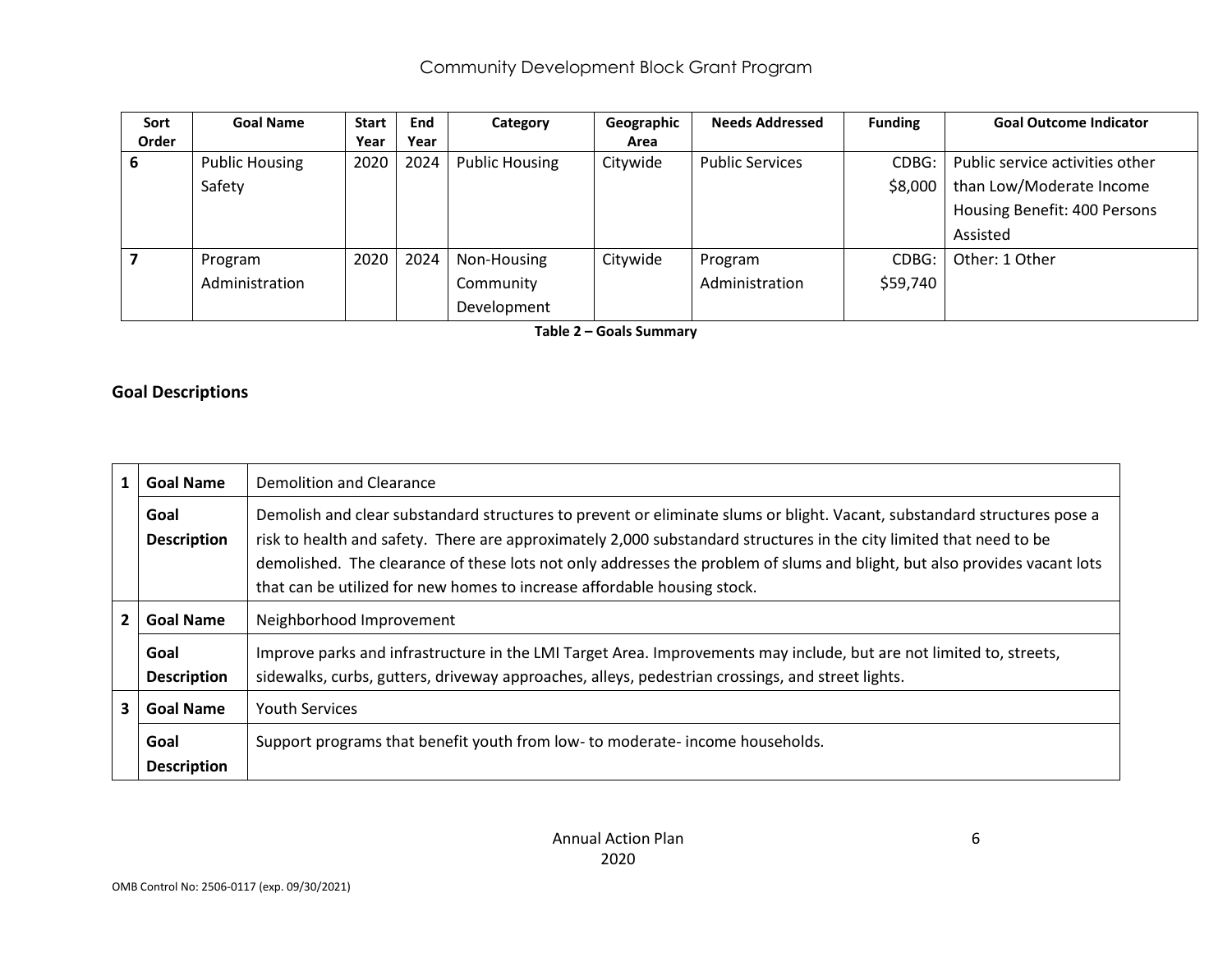| 4 | <b>Goal Name</b>           | Homeless Prevention and Intervention                                                                                                                                                                                                                                                                                                                                                     |
|---|----------------------------|------------------------------------------------------------------------------------------------------------------------------------------------------------------------------------------------------------------------------------------------------------------------------------------------------------------------------------------------------------------------------------------|
|   | Goal<br><b>Description</b> | Support programs that provide services to homeless individuals and individuals in danger of becoming homeless. These<br>programs may include, but are not limited to, providing food, shelter, and emergency aid; serving victims of domestic<br>violence and individuals struggling with addiction; and assisting individuals who were incarcerated or have aged out of<br>foster care. |
| 5 | <b>Goal Name</b>           | <b>Mental Health Services</b>                                                                                                                                                                                                                                                                                                                                                            |
|   | Goal<br><b>Description</b> | Provide counseling services for residents experiencing family dysfunction, alcohol and substance abuse, domestic violence,<br>sexual abuse, or other mental health issues.                                                                                                                                                                                                               |
| 6 | <b>Goal Name</b>           | <b>Public Housing Safety</b>                                                                                                                                                                                                                                                                                                                                                             |
|   | Goal<br><b>Description</b> | Support activities to address the problems of drug abuse and associated crime in public housing.                                                                                                                                                                                                                                                                                         |
| 7 | <b>Goal Name</b>           | Program Administration                                                                                                                                                                                                                                                                                                                                                                   |
|   | Goal<br><b>Description</b> | The City will use the administrative funds for personnel and support of all phases of the application process,<br>environmental reviews, fair labor standards compliance issues, grant management and reporting, preparation and<br>execution of the Annual Action Plan and Consolidated Plan, and compliance with requirements of the CDBG program.                                     |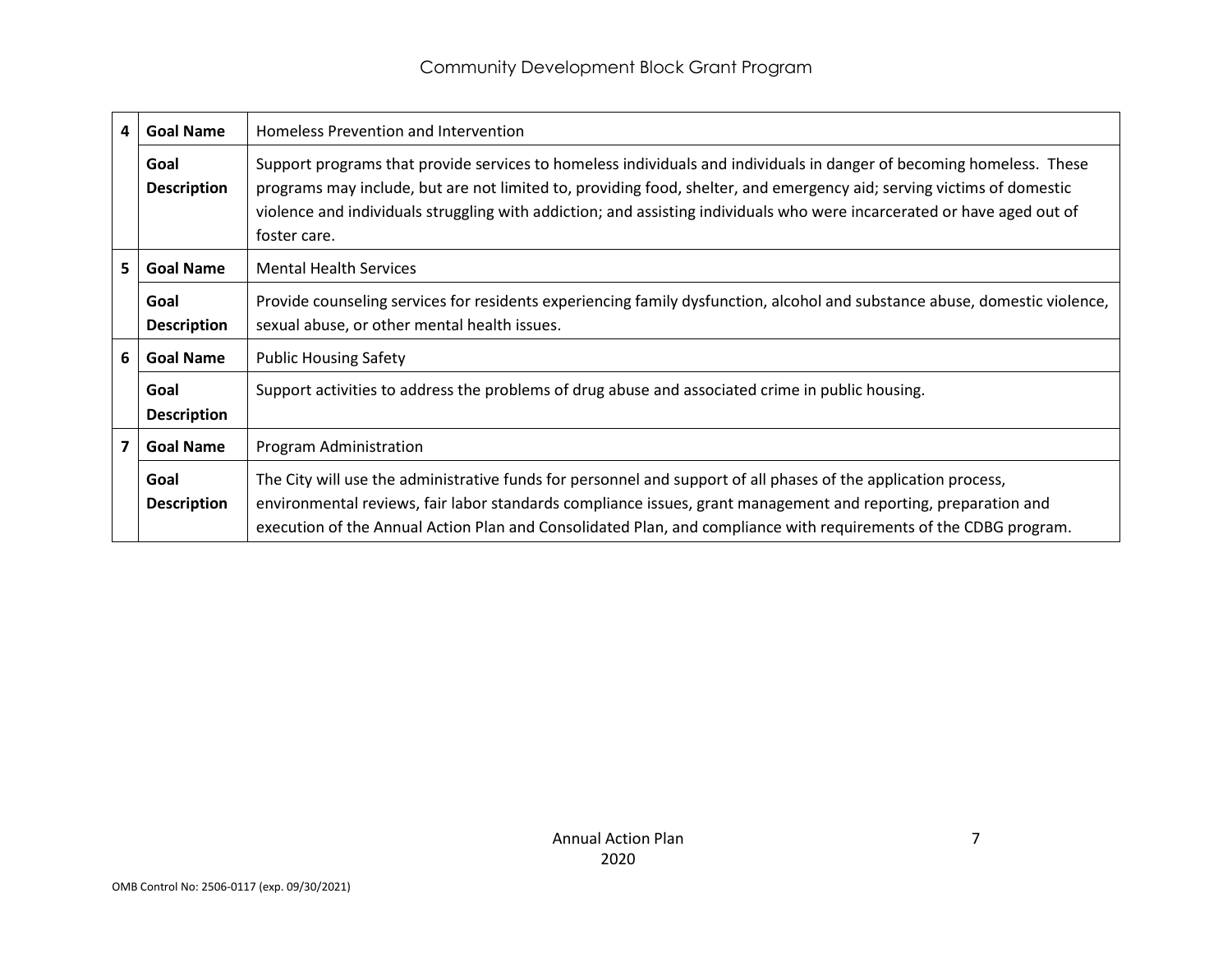## **Projects**

## <span id="page-7-1"></span><span id="page-7-0"></span>**AP-35 Projects – 91.220(d)**

#### **Introduction**

To address the high priority needs identified in the 2020-2024 Consolidated Plan, the City of Sherman will invest CDBG funds in demolition and clearance; street improvements; public services including youth services, homeless prevention and intervention; mental health services; public housing safety; and program administration. These programs support the City's objectives to create opportunities for decent housing, increase the safety and livability of neighborhoods, and support resilience-building and self-sufficiency programs. Together, these projects will provide opportunities for persons of low- to moderate-income to improve their living environments, particularly residents of the LMI Target Area.

#### **Projects**

| #              | <b>Project Name</b>                      |
|----------------|------------------------------------------|
| $\mathbf{1}$   | Demolition and Clearance Program         |
| $\overline{2}$ | Neighborhood Improvement Project         |
| 3              | Boys & Girls Club of Sherman, Inc.       |
| 4              | <b>CASA of Grayson County</b>            |
| 5              | Child & Family Guidance Center of Texoma |
| 6              | <b>Four Rivers Outreach</b>              |
| $\overline{7}$ | <b>Grayson College Foundation</b>        |
| 8              | <b>Grayson County Crisis Center</b>      |
| 9              | <b>Texoma Family Shelter</b>             |
| 10             | <b>Sherman Housing Authority</b>         |
| 11             | Program Administration                   |

**Table 3 - Project Information**

**Describe the reasons for allocation priorities and any obstacles to addressing underserved needs**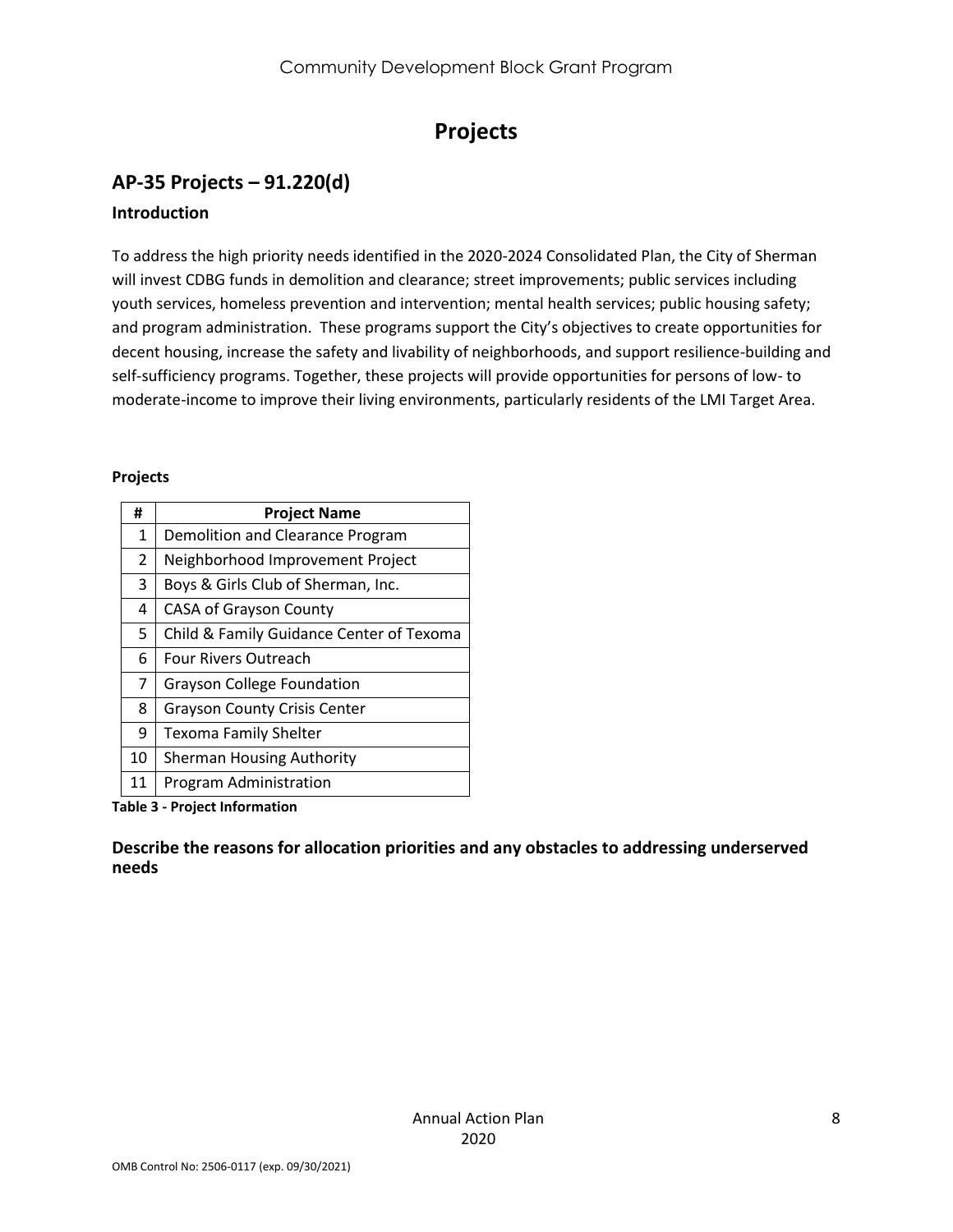**AP-38 Project Summary**

<span id="page-8-0"></span>**Project Summary Information**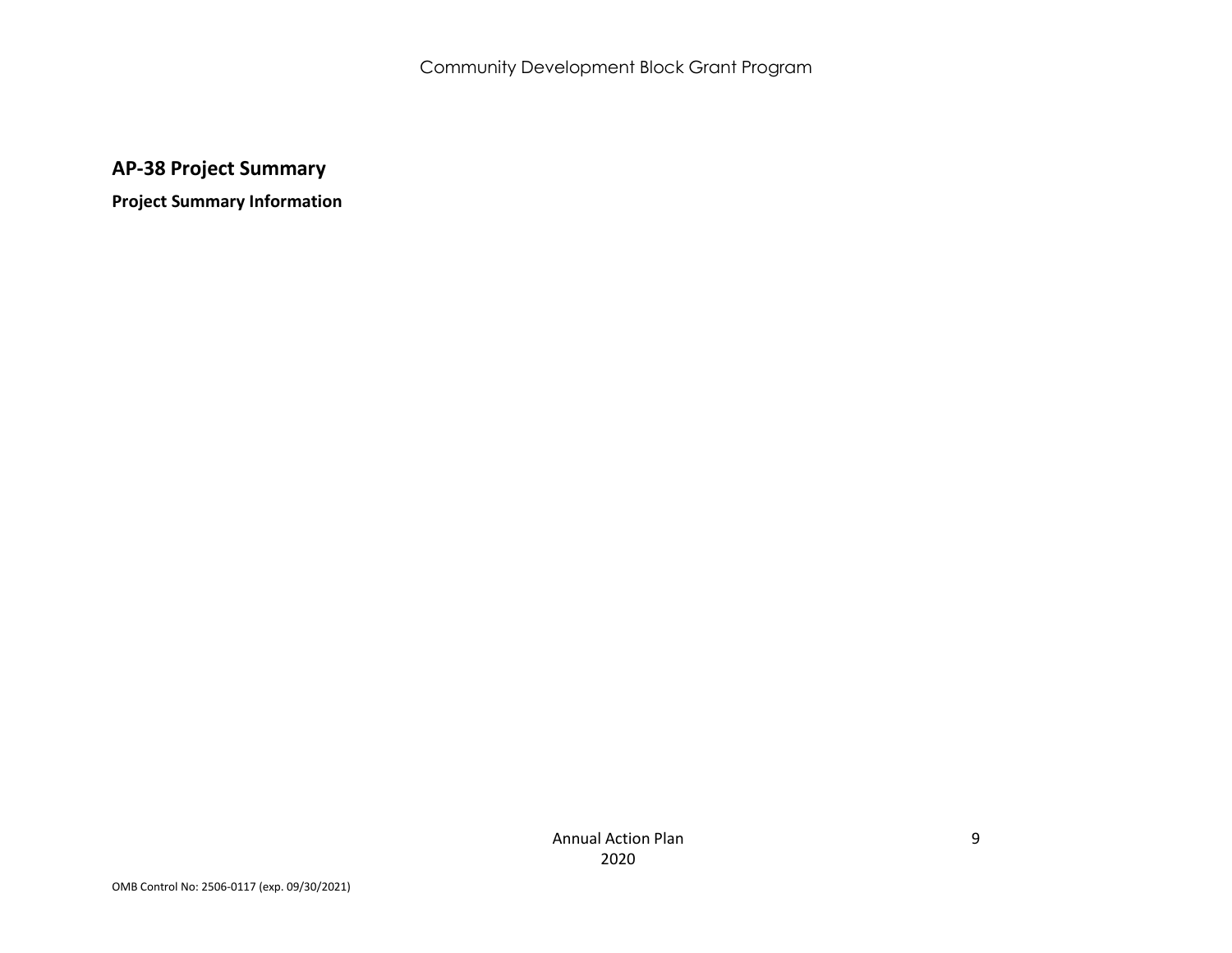| 1 | <b>Project Name</b>                                                                                     | Demolition and Clearance Program                                                                                                                                                                                             |
|---|---------------------------------------------------------------------------------------------------------|------------------------------------------------------------------------------------------------------------------------------------------------------------------------------------------------------------------------------|
|   | <b>Target Area</b>                                                                                      | Citywide                                                                                                                                                                                                                     |
|   | <b>Goals Supported</b>                                                                                  | <b>Demolition and Clearance</b>                                                                                                                                                                                              |
|   | <b>Needs Addressed</b>                                                                                  | <b>Demolition and Clearance</b>                                                                                                                                                                                              |
|   | <b>Funding</b>                                                                                          | CDBG: \$88,000                                                                                                                                                                                                               |
|   | <b>Description</b>                                                                                      | A program to demolish vacant, substandard structures and clear<br>property lots that pose a risk to health and safety.                                                                                                       |
|   | <b>Target Date</b>                                                                                      | 9/30/2021                                                                                                                                                                                                                    |
|   | <b>Estimate the number</b><br>and type of families<br>that will benefit from<br>the proposed activities | 15 substandard structures will be demolished and cleared benefiting<br>45 families living adjacent to the substandard structures.                                                                                            |
|   | <b>Location Description</b>                                                                             | City of Sherman                                                                                                                                                                                                              |
|   | <b>Planned Activities</b>                                                                               | Demolish and clear substandard structures to prevent or eliminate<br>slums or blight.                                                                                                                                        |
| 2 | <b>Project Name</b>                                                                                     | Neighborhood Improvement Project                                                                                                                                                                                             |
|   | <b>Target Area</b>                                                                                      | <b>LMI Target Area</b>                                                                                                                                                                                                       |
|   | <b>Goals Supported</b>                                                                                  | Neighborhood Improvement                                                                                                                                                                                                     |
|   | <b>Needs Addressed</b>                                                                                  | Park and Infrastructure Improvements                                                                                                                                                                                         |
|   | <b>Funding</b>                                                                                          | CDBG: \$164,000                                                                                                                                                                                                              |
|   | <b>Description</b>                                                                                      | A program to improve parks and infrastructure in the LMI Target Area.                                                                                                                                                        |
|   | <b>Target Date</b>                                                                                      | 9/30/2021                                                                                                                                                                                                                    |
|   | <b>Estimate the number</b><br>and type of families<br>that will benefit from<br>the proposed activities | 20 low- and moderate-income families in the LMI Target Area will<br>benefit from the improvements.                                                                                                                           |
|   | <b>Location Description</b>                                                                             | <b>LMI Target Area</b>                                                                                                                                                                                                       |
|   | <b>Planned Activities</b>                                                                               | Improve parks and infrastructure in the LMI Target Area.<br>Improvements may include, but are not limited to streets, sidewalks,<br>curbs, gutters, driveway approaches, alleys, pedestrian crossings, and<br>street lights. |
| 3 | <b>Project Name</b>                                                                                     | Boys & Girls Club of Sherman, Inc.                                                                                                                                                                                           |
|   | <b>Target Area</b>                                                                                      | Citywide                                                                                                                                                                                                                     |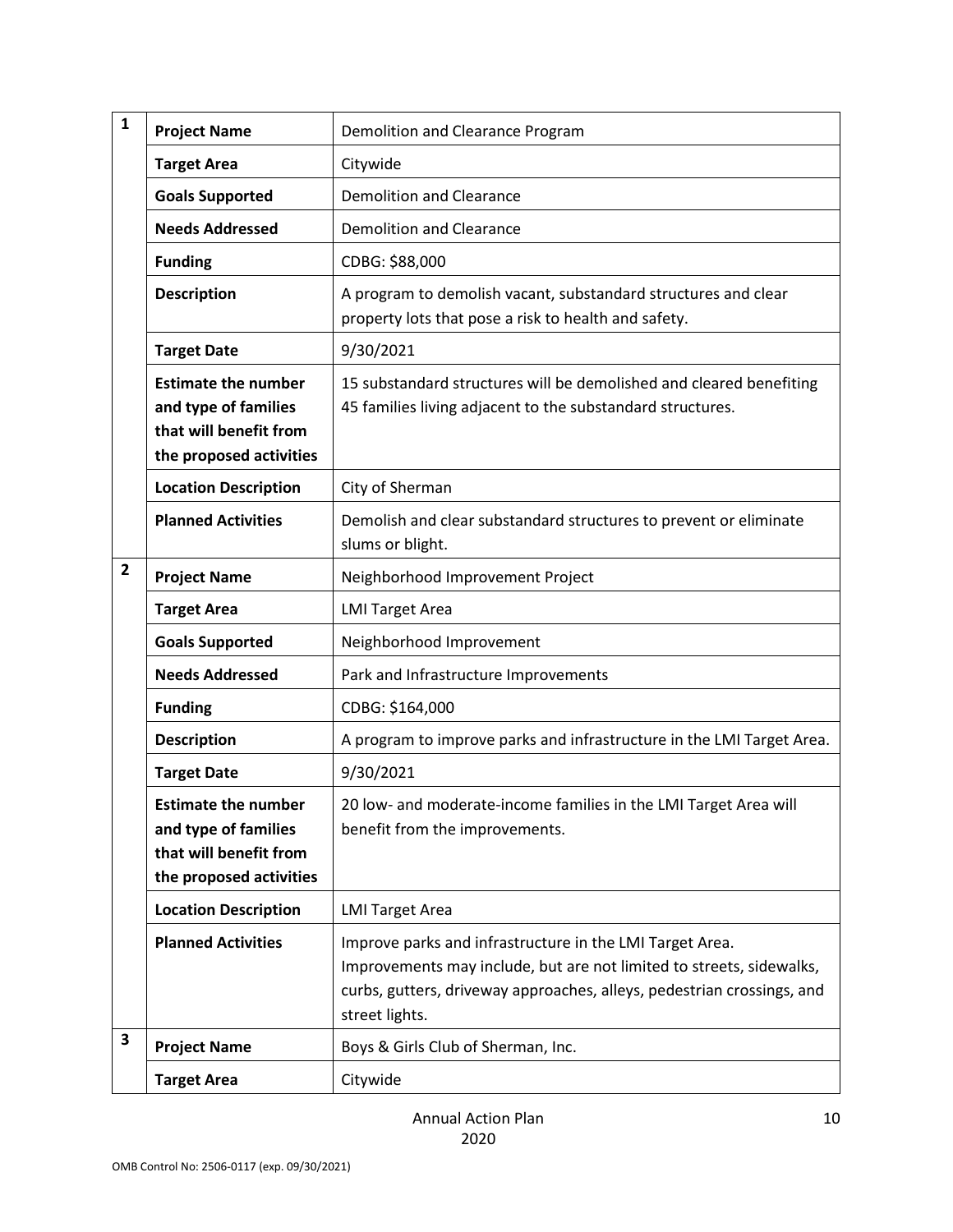|   | <b>Goals Supported</b>                                                                                  | <b>Youth Services</b>                                                                                                                                                                                                                                                                                                                                                                  |
|---|---------------------------------------------------------------------------------------------------------|----------------------------------------------------------------------------------------------------------------------------------------------------------------------------------------------------------------------------------------------------------------------------------------------------------------------------------------------------------------------------------------|
|   | <b>Needs Addressed</b>                                                                                  | <b>Public Services</b>                                                                                                                                                                                                                                                                                                                                                                 |
|   | <b>Funding</b>                                                                                          | CDBG: \$9,000                                                                                                                                                                                                                                                                                                                                                                          |
|   | <b>Description</b>                                                                                      | A project to assist with the development and advancement of a teen<br>program for those from low- and moderate-income households.                                                                                                                                                                                                                                                      |
|   | <b>Target Date</b>                                                                                      | 9/30/2021                                                                                                                                                                                                                                                                                                                                                                              |
|   | <b>Estimate the number</b><br>and type of families<br>that will benefit from<br>the proposed activities | 20 low- to moderate-income families will benefit from the proposed<br>activities.                                                                                                                                                                                                                                                                                                      |
|   | <b>Location Description</b>                                                                             | Boys & Girls Club of Sherman, Inc.                                                                                                                                                                                                                                                                                                                                                     |
|   | <b>Planned Activities</b>                                                                               | The Club will offer extended hours for teens as well as regular teen<br>nights. Not only will the Club's teen center be a safe place, it will offer<br>enriching programs, most of which are evidence-based. Programs<br>include, but are not<br>limited to Career Launch (career skills and job readiness) and<br>Diplomas 2 Degrees (helping teens navigate life after high school). |
| 4 | <b>Project Name</b>                                                                                     | CASA of Grayson County                                                                                                                                                                                                                                                                                                                                                                 |
|   | <b>Target Area</b>                                                                                      | Citywide                                                                                                                                                                                                                                                                                                                                                                               |
|   | <b>Goals Supported</b>                                                                                  | <b>Youth Services</b>                                                                                                                                                                                                                                                                                                                                                                  |
|   | <b>Needs Addressed</b>                                                                                  | <b>Public Services</b>                                                                                                                                                                                                                                                                                                                                                                 |
|   | <b>Funding</b>                                                                                          | CDBG: \$3,500                                                                                                                                                                                                                                                                                                                                                                          |
|   | <b>Description</b>                                                                                      | A volunteer advocate training program to educate new volunteers on<br>process and procedures to advocate for foster children in Grayson<br>County that have been abused or neglected.                                                                                                                                                                                                  |
|   | <b>Target Date</b>                                                                                      | 9/30/2021                                                                                                                                                                                                                                                                                                                                                                              |
|   | <b>Estimate the number</b><br>and type of families<br>that will benefit from<br>the proposed activities | 75 families that are presumed to be extremely low income will benefit<br>from the proposed activities.                                                                                                                                                                                                                                                                                 |
|   | <b>Location Description</b>                                                                             | This program is for limited clientele (foster children) that are Sherman<br>residents.                                                                                                                                                                                                                                                                                                 |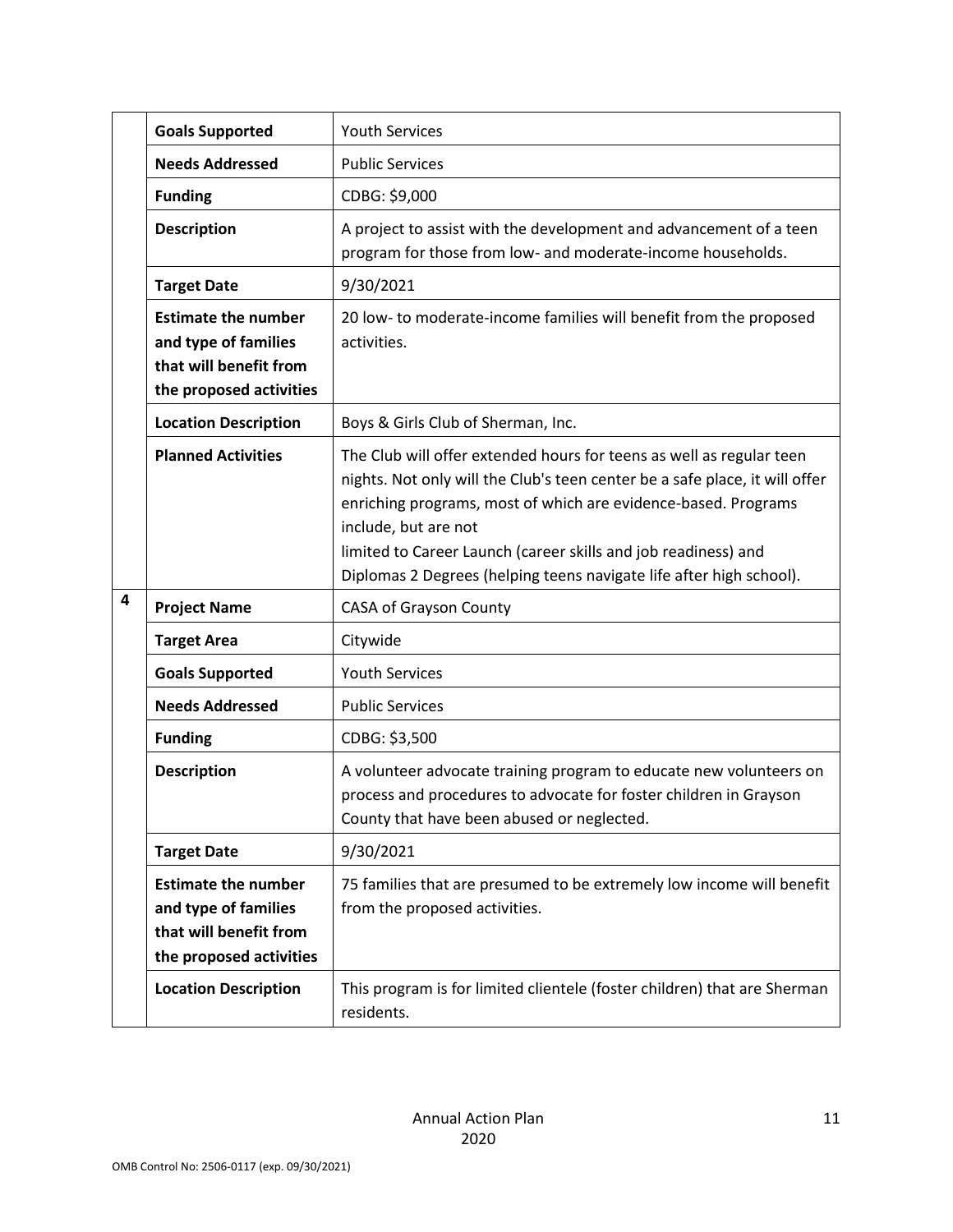|   | <b>Planned Activities</b>                                                                               | CASA of Grayson County will use the funds to train 3 volunteer<br>advocates and purchase training materials. CASA volunteers are then<br>appointed by a judge to represent and advocate for a child's best<br>interest in the child protection system.                                                                                                                                                                                   |
|---|---------------------------------------------------------------------------------------------------------|------------------------------------------------------------------------------------------------------------------------------------------------------------------------------------------------------------------------------------------------------------------------------------------------------------------------------------------------------------------------------------------------------------------------------------------|
| 5 | <b>Project Name</b>                                                                                     | Child & Family Guidance Center of Texoma                                                                                                                                                                                                                                                                                                                                                                                                 |
|   | <b>Target Area</b>                                                                                      | Citywide                                                                                                                                                                                                                                                                                                                                                                                                                                 |
|   | <b>Goals Supported</b>                                                                                  | <b>Mental Health Services</b>                                                                                                                                                                                                                                                                                                                                                                                                            |
|   | <b>Needs Addressed</b>                                                                                  | <b>Public Services</b>                                                                                                                                                                                                                                                                                                                                                                                                                   |
|   | <b>Funding</b>                                                                                          | CDBG: \$7,000                                                                                                                                                                                                                                                                                                                                                                                                                            |
|   | <b>Description</b>                                                                                      | A program to provide counseling services for family dysfunction,<br>alcohol and substance abuse, domestic violence, sexual abuse, and<br>other metal health issues for low- and moderate-income Sherman<br>residents.                                                                                                                                                                                                                    |
|   | <b>Target Date</b>                                                                                      | 9/30/2021                                                                                                                                                                                                                                                                                                                                                                                                                                |
|   | <b>Estimate the number</b><br>and type of families<br>that will benefit from<br>the proposed activities | 20 low- and moderate-income families will benefit from the proposed<br>activities.                                                                                                                                                                                                                                                                                                                                                       |
|   | <b>Location Description</b>                                                                             | Services will be provided at the Child & Family Guidance Center of<br>Texoma. In addition, telehealth services are now available to clients<br>that prefer this model of care.                                                                                                                                                                                                                                                           |
|   | <b>Planned Activities</b>                                                                               | Planned activities are to provide mental healthcare counseling<br>services for family dysfunction, alcohol and substance abuse,<br>domestic violence, sexual abuse, and other metal health issues.<br>Counseling will support clients in overcoming challenging mental<br>health issues which will improve their lives and overall functioning<br>resulting in benefits to the clients, their families, and the community<br>as a whole. |
| 6 | <b>Project Name</b>                                                                                     | Four Rivers Outreach                                                                                                                                                                                                                                                                                                                                                                                                                     |
|   | <b>Target Area</b>                                                                                      | Citywide                                                                                                                                                                                                                                                                                                                                                                                                                                 |
|   | <b>Goals Supported</b>                                                                                  | Homeless Prevention and Intervention                                                                                                                                                                                                                                                                                                                                                                                                     |
|   | <b>Needs Addressed</b>                                                                                  | <b>Public Services</b>                                                                                                                                                                                                                                                                                                                                                                                                                   |
|   | <b>Funding</b>                                                                                          | CDBG: \$9,000                                                                                                                                                                                                                                                                                                                                                                                                                            |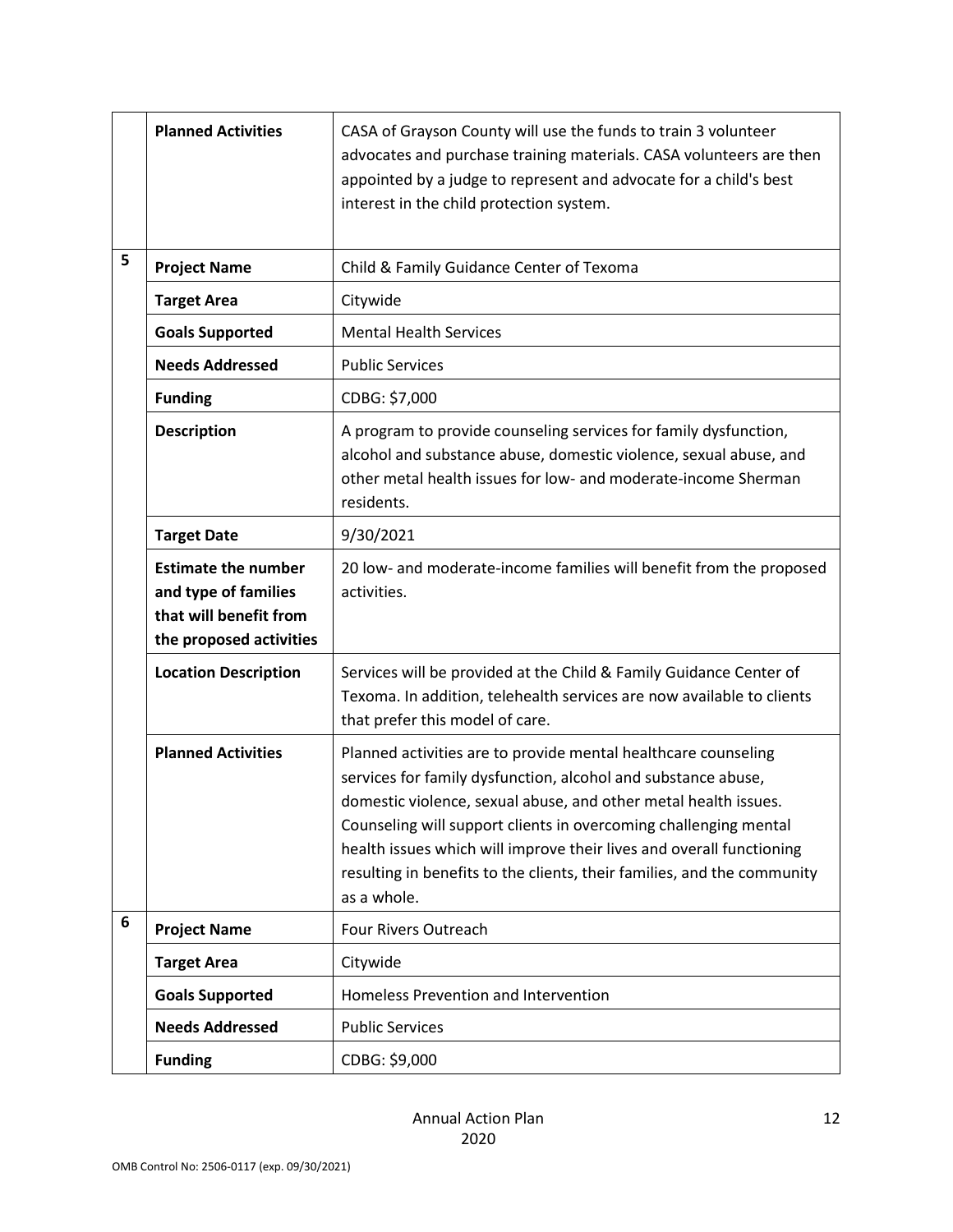|   | <b>Description</b>                                                                                      | A program that serves those who are overcoming their struggles with<br>addiction by providing a men's residential 16-bed facility and a 12-<br>month Life Renewal program.                                                                                                                                                                                                                                               |
|---|---------------------------------------------------------------------------------------------------------|--------------------------------------------------------------------------------------------------------------------------------------------------------------------------------------------------------------------------------------------------------------------------------------------------------------------------------------------------------------------------------------------------------------------------|
|   | <b>Target Date</b>                                                                                      | 9/30/2021                                                                                                                                                                                                                                                                                                                                                                                                                |
|   | <b>Estimate the number</b><br>and type of families<br>that will benefit from<br>the proposed activities | 50 families will benefit from the proposed activities. Most of the men<br>in the Life Renewal Program are homeless and jobless when they<br>enter and, therefore, are presumed to be extremely low income.                                                                                                                                                                                                               |
|   | <b>Location Description</b>                                                                             | Four Rivers Outreach in Sherman, Texas                                                                                                                                                                                                                                                                                                                                                                                   |
|   | <b>Planned Activities</b>                                                                               | Four Rivers will use CDBG funds to help cover a portion of the cost of<br>utilities.                                                                                                                                                                                                                                                                                                                                     |
| 7 | <b>Project Name</b>                                                                                     | <b>Grayson College Foundation</b>                                                                                                                                                                                                                                                                                                                                                                                        |
|   | <b>Target Area</b>                                                                                      | Citywide                                                                                                                                                                                                                                                                                                                                                                                                                 |
|   | <b>Goals Supported</b>                                                                                  | <b>Youth Services</b>                                                                                                                                                                                                                                                                                                                                                                                                    |
|   | <b>Needs Addressed</b>                                                                                  | <b>Public Services</b>                                                                                                                                                                                                                                                                                                                                                                                                   |
|   | <b>Funding</b>                                                                                          | CDBG: \$3,500                                                                                                                                                                                                                                                                                                                                                                                                            |
|   | <b>Description</b>                                                                                      | A program to provide scholarships to cover tuition for the youth<br>summer camp for City of Sherman residents living in low- and<br>moderate-income households.                                                                                                                                                                                                                                                          |
|   | <b>Target Date</b>                                                                                      | 9/30/2021                                                                                                                                                                                                                                                                                                                                                                                                                |
|   | <b>Estimate the number</b><br>and type of families<br>that will benefit from<br>the proposed activities | 20 low- and moderate-income families will benefit from the proposed<br>activities.                                                                                                                                                                                                                                                                                                                                       |
|   | <b>Location Description</b>                                                                             | College for Kids camps are hosted at both the Grayson College Main<br>Campus in Denison, Texas, and South Campus in Van Alstyne, Texas.<br>Camps are held in various buildings on the campuses.                                                                                                                                                                                                                          |
|   | <b>Planned Activities</b>                                                                               | College for Kids camps are one week, 12-hour youth summer camps.<br>Tuition covers instruction, all necessary supplies, a camp T-shirt, water<br>bottle, daily snack, and certificate of completion. The camps are<br>designed to encourage career exploration in health sciences,<br>manufacturing, and law enforcement, creative arts, sciences, culinary<br>arts, digital technology including coding, and 3D design. |
|   | <b>Project Name</b>                                                                                     | <b>Grayson County Crisis Center</b>                                                                                                                                                                                                                                                                                                                                                                                      |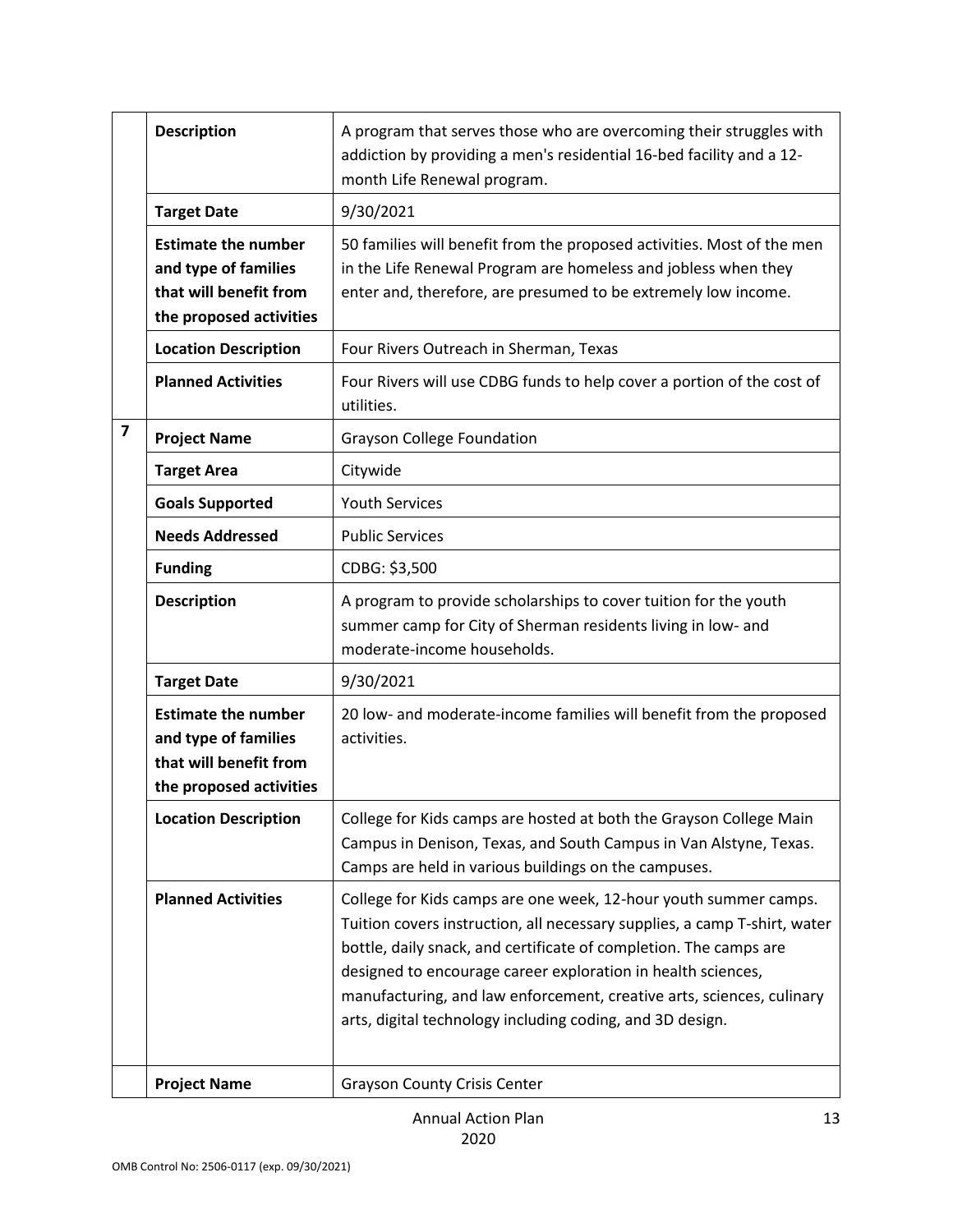| 8 | <b>Target Area</b>                                                                                      | Citywide                                                                                                                                                                                                                                                                                      |
|---|---------------------------------------------------------------------------------------------------------|-----------------------------------------------------------------------------------------------------------------------------------------------------------------------------------------------------------------------------------------------------------------------------------------------|
|   | <b>Goals Supported</b>                                                                                  | Homeless Prevention and Intervention                                                                                                                                                                                                                                                          |
|   | <b>Needs Addressed</b>                                                                                  | <b>Public Services</b>                                                                                                                                                                                                                                                                        |
|   | <b>Funding</b>                                                                                          | CDBG: \$9,000                                                                                                                                                                                                                                                                                 |
|   | <b>Description</b>                                                                                      | A program of activities that will provide emergency assistance to<br>homeless women and children of domestic violence, who at one time,<br>resided within the city limits of Sherman.                                                                                                         |
|   | <b>Target Date</b>                                                                                      | 9/30/2021                                                                                                                                                                                                                                                                                     |
|   | <b>Estimate the number</b><br>and type of families<br>that will benefit from<br>the proposed activities | 100 families will benefit from the proposed activities. The women and<br>children in the residential program are defined by HUD as part of the<br>homeless community and, therefore, are presumed to be extremely<br>low income.                                                              |
|   | <b>Location Description</b>                                                                             | Sherman, Texas                                                                                                                                                                                                                                                                                |
|   | <b>Planned Activities</b>                                                                               | The funds requested will be used to offset some of the cost of<br>providing services to victims of domestic violence and sexual assault<br>and their children. The Crisis Center assists clients by offering<br>programs help them become self-sufficient and live in violence free<br>homes. |
| 9 | <b>Project Name</b>                                                                                     | <b>Texoma Family Shelter</b>                                                                                                                                                                                                                                                                  |
|   | <b>Target Area</b>                                                                                      | Citywide                                                                                                                                                                                                                                                                                      |
|   | <b>Goals Supported</b>                                                                                  | Homeless Prevention and Intervention                                                                                                                                                                                                                                                          |
|   | <b>Needs Addressed</b>                                                                                  | <b>Public Services</b>                                                                                                                                                                                                                                                                        |
|   | <b>Funding</b>                                                                                          | CDBG: \$6,000                                                                                                                                                                                                                                                                                 |
|   | <b>Description</b>                                                                                      | A program of activities that will provide emergency assistance to<br>homeless individuals and families who at one time resided within the<br>city limits of Sherman.                                                                                                                          |
|   | <b>Target Date</b>                                                                                      | 9/30/2021                                                                                                                                                                                                                                                                                     |
|   | <b>Estimate the number</b><br>and type of families<br>that will benefit from<br>the proposed activities | 100 families presumed to be extremely low income will benefit from<br>the proposed activities.                                                                                                                                                                                                |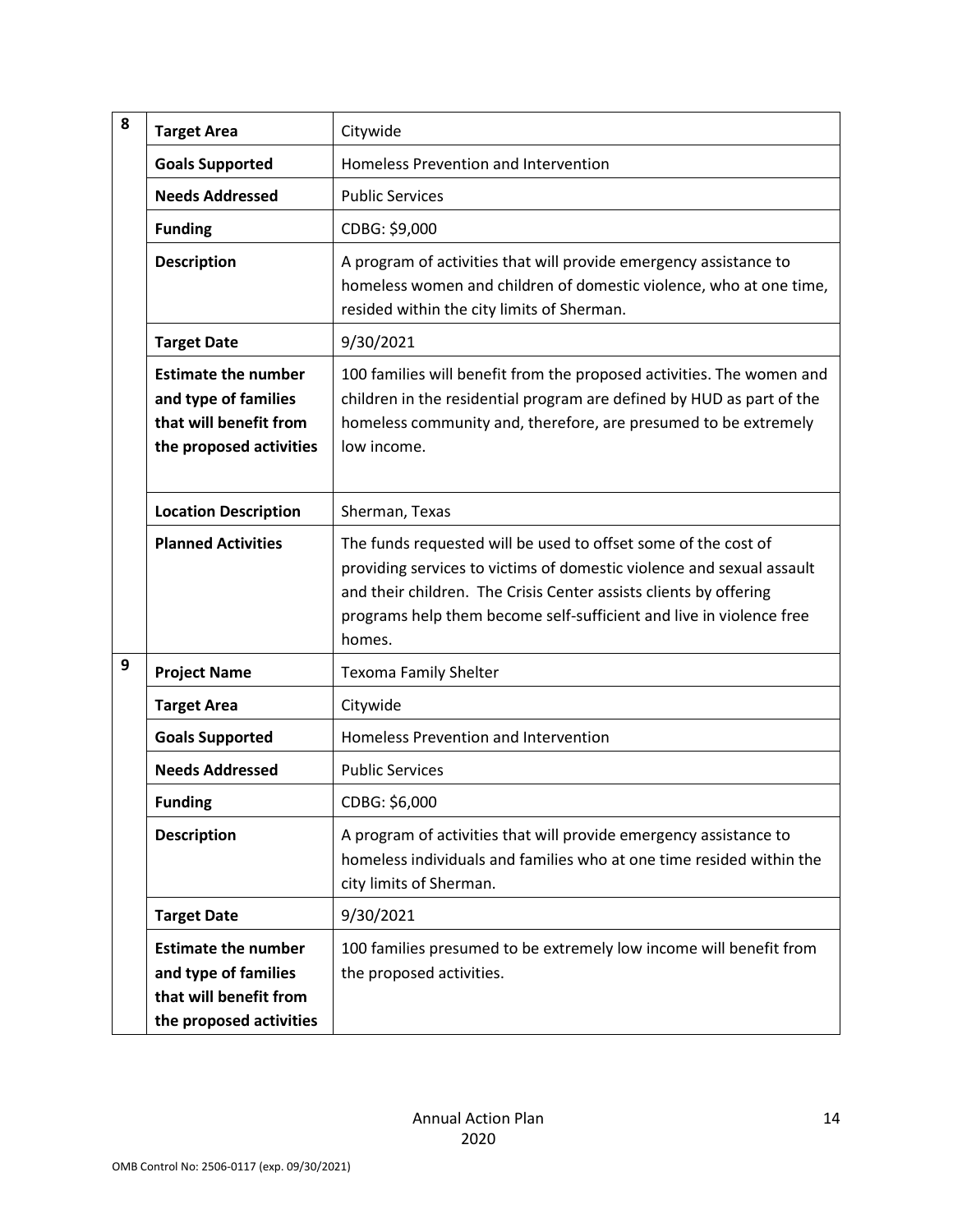|    | <b>Location Description</b>                                                                             | The Texoma Family Shelter is in Denison, Texas, and serves the<br>Sherman-Denison MSA. The Shelter estimates that 27% of its<br>residents lived in Sherman prior to shelter entry.                                                                                                                                   |
|----|---------------------------------------------------------------------------------------------------------|----------------------------------------------------------------------------------------------------------------------------------------------------------------------------------------------------------------------------------------------------------------------------------------------------------------------|
|    | <b>Planned Activities</b>                                                                               | The Texoma Family Shelter serves homeless families and individuals to<br>help them achieve self-sufficiency. Activities include providing<br>emergency shelter, food boxes, residential and non-residential meals,<br>case management, employment services, transportation, clothing,<br>and personal hygiene items. |
| 10 | <b>Project Name</b>                                                                                     | <b>Sherman Housing Authority</b>                                                                                                                                                                                                                                                                                     |
|    | <b>Target Area</b>                                                                                      | Citywide                                                                                                                                                                                                                                                                                                             |
|    | <b>Goals Supported</b>                                                                                  | <b>Public Housing Safety</b>                                                                                                                                                                                                                                                                                         |
|    | <b>Needs Addressed</b>                                                                                  | <b>Public Services</b>                                                                                                                                                                                                                                                                                               |
|    | <b>Funding</b>                                                                                          | CDBG: \$8,000                                                                                                                                                                                                                                                                                                        |
|    | <b>Description</b>                                                                                      | A program to address the problems of drug abuse and associated<br>crime in public housing.                                                                                                                                                                                                                           |
|    | <b>Target Date</b>                                                                                      | 9/30/2021                                                                                                                                                                                                                                                                                                            |
|    | <b>Estimate the number</b><br>and type of families<br>that will benefit from<br>the proposed activities | 250 families in public housing will benefit from these activities.                                                                                                                                                                                                                                                   |
|    | <b>Location Description</b>                                                                             | Areas around Sherman Housing Authority units.                                                                                                                                                                                                                                                                        |
|    | <b>Planned Activities</b>                                                                               | Activities include increasing law enforcement services to stop the sale<br>of illegal drugs in and around assisted housing, apprehend sellers of<br>such drugs, and reduce crime in the assisted housing area.                                                                                                       |
| 11 | <b>Project Name</b>                                                                                     | Program Administration                                                                                                                                                                                                                                                                                               |
|    | <b>Target Area</b>                                                                                      | Citywide                                                                                                                                                                                                                                                                                                             |
|    | <b>Goals Supported</b>                                                                                  | Program Administration                                                                                                                                                                                                                                                                                               |
|    | <b>Needs Addressed</b>                                                                                  | Program Administration                                                                                                                                                                                                                                                                                               |
|    |                                                                                                         |                                                                                                                                                                                                                                                                                                                      |
|    | <b>Funding</b>                                                                                          | CDBG: \$59,740                                                                                                                                                                                                                                                                                                       |
|    | <b>Description</b>                                                                                      | Administrative personnel and support for all phases of the CDBG<br>program process.                                                                                                                                                                                                                                  |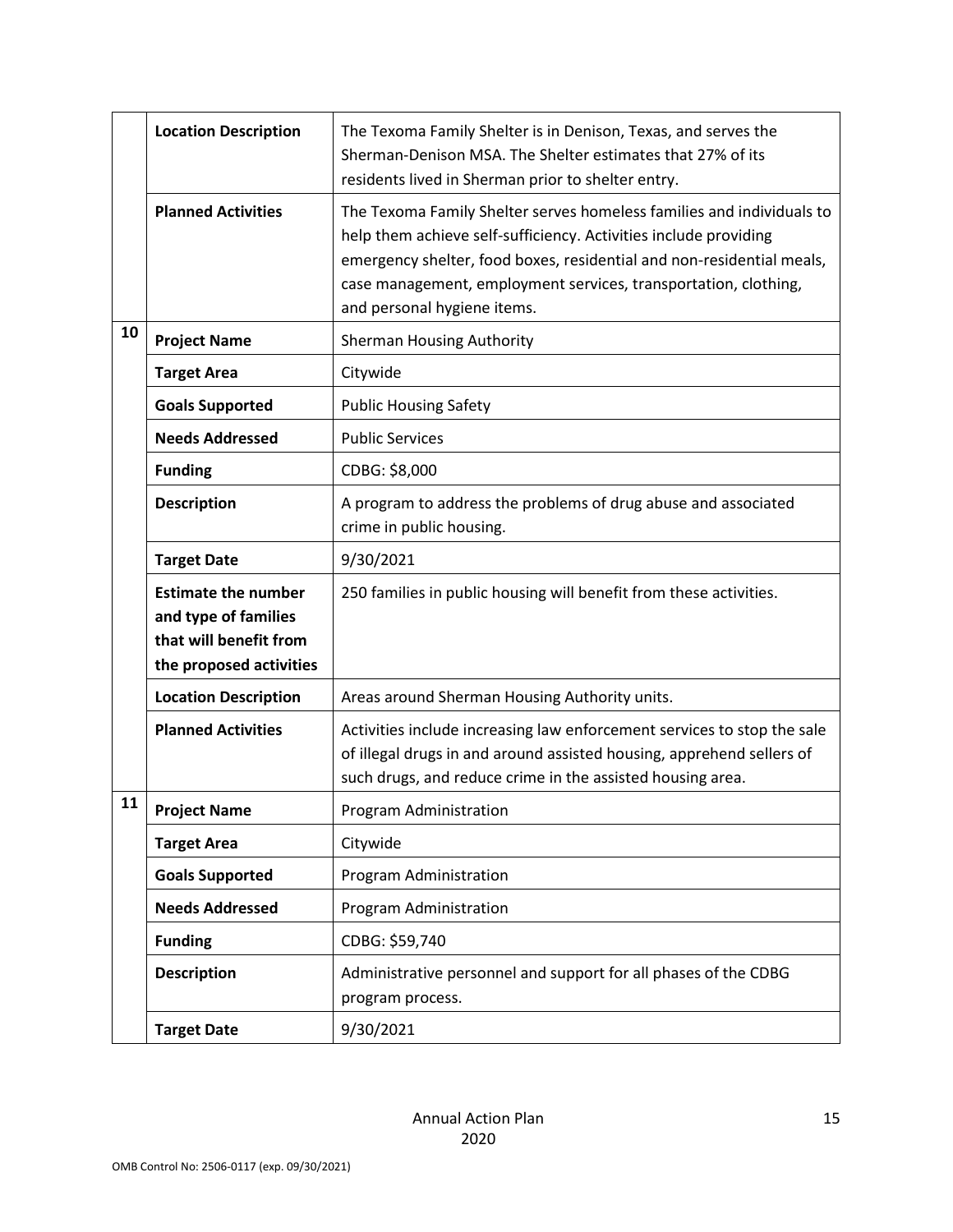| <b>Estimate the number</b><br>and type of families<br>that will benefit from<br>the proposed activities | <b>NA</b>                                                                                                                                                                                                                                                                                                                      |
|---------------------------------------------------------------------------------------------------------|--------------------------------------------------------------------------------------------------------------------------------------------------------------------------------------------------------------------------------------------------------------------------------------------------------------------------------|
| <b>Location Description</b>                                                                             | Municipal Building, City of Sherman                                                                                                                                                                                                                                                                                            |
| <b>Planned Activities</b>                                                                               | Administrative activities support all phases of the grant program<br>including the application process; environmental reviews; fair labor<br>standard compliance; contract management; fair housing grantee<br>performance reports; and preparation of the annual Action Plan,<br>Consolidated Plan, and associated reporting. |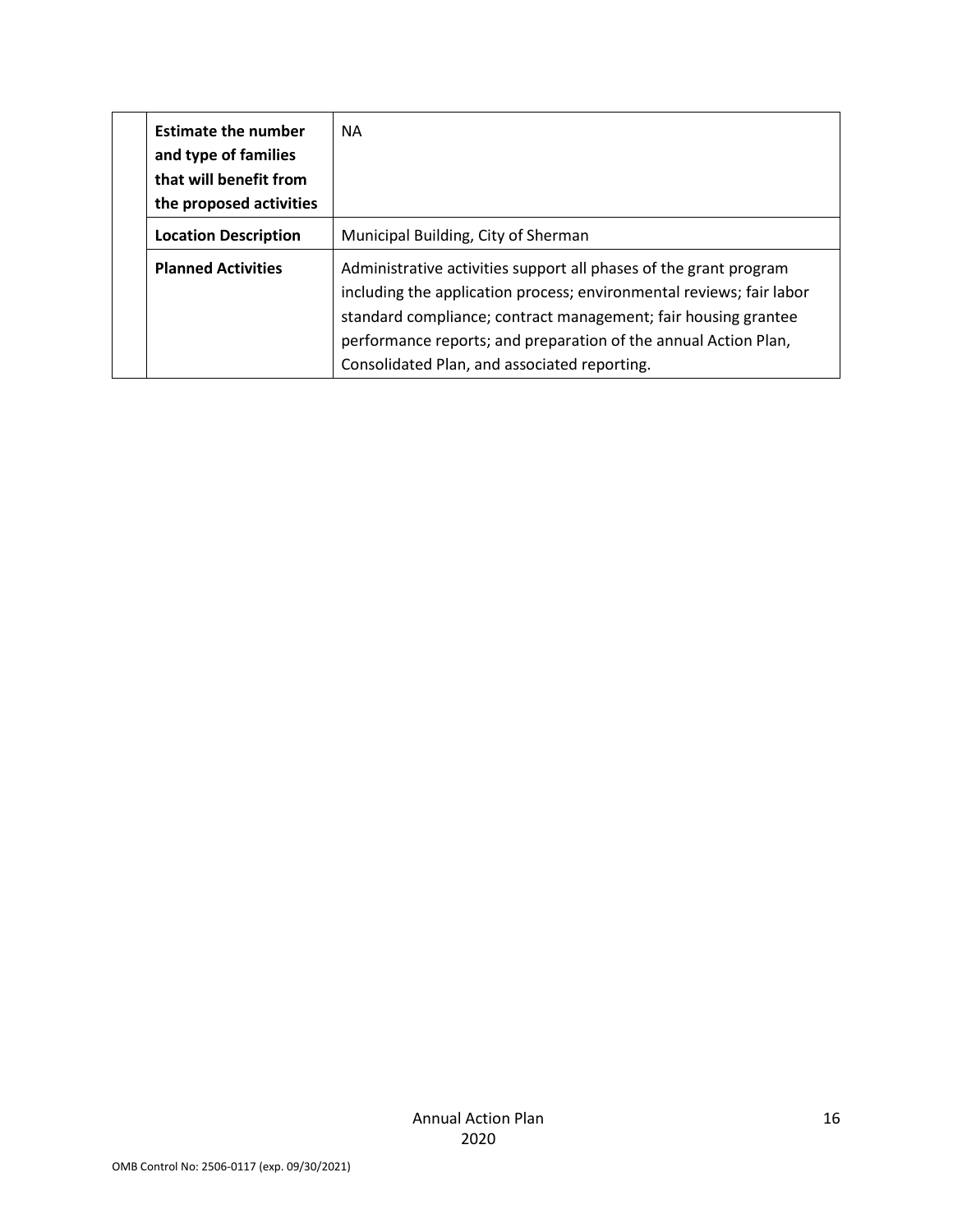## <span id="page-16-0"></span>**AP-50 Geographic Distribution – 91.220(f)**

#### **Description of the geographic areas of the entitlement (including areas of low-income and minority concentration) where assistance will be directed**

Forty-five percent of the City's CDBG funds are allocated geographically to the LMI Target Area. The remaining funds are used for low- and moderate-income clientele located throughout the City and for program administration. The majority of the jurisdiction's older housing stock is geographically located in the LMI Target Area, which has a high concentration of households with multiple housing problems. Black or African American and Hispanic or Latinx households have disproportionally greater needs and are located in the LMI Target Area in higher concentrations.

#### **Geographic Distribution**

| <b>Target Area</b>     | <b>Percentage of Funds</b> |
|------------------------|----------------------------|
| <b>LMI</b> Target Area |                            |

**Table 4 - Geographic Distribution** 

#### **Rationale for the priorities for allocating investments geographically**

The City directs the majority of its CDBG funds toward improving the LMI Target Area because the area has the greatest need for investment. The Neighborhood Improvement Project will help revitalize the LMI Target Area by increasing safety and livability. Improvements in the Target Area will attract private investment, leveraging the investment of CDBG funds.

#### **Discussion**

The majority of the residences in the LMI Target Area were built from 1960-1969. It is the most diverse area of the City with the highest unemployment rate and greatest housing cost burden. Residents in the area need additional support to attain affordable housing. There is a need for new affordable housing in the LMI Target Area and infrastructure improvements. There is also a need for demolition and clearance of substandard structures that pose a risk to health and safety. Investing in improving the parks and infrastructure in this areas will attract private investment.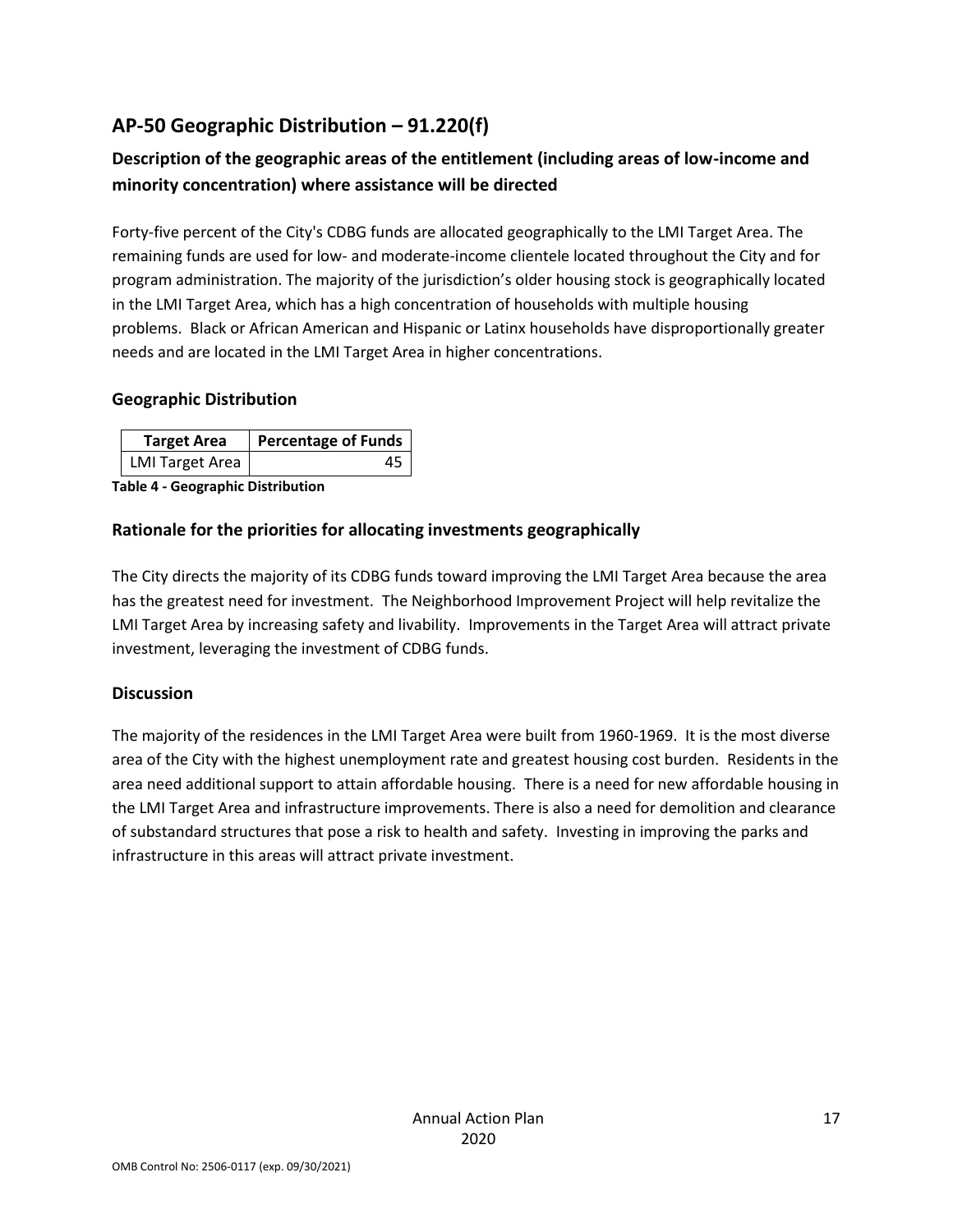## **Affordable Housing**

## <span id="page-17-1"></span><span id="page-17-0"></span>**AP-55 Affordable Housing – 91.220(g)**

#### **Introduction**

The City does not utilize CDBG funds to provide affordable housing units. The City is addressing affordable housing through a demolition and clearance program targeting unoccupied structures to prevent and eliminate slums and blight and to encourage private investment in the community. A range of public service programs supported by CDBG funds provide temporary shelter to homeless and special needs residents.

| One Year Goals for the Number of Households to be Supported |  |  |
|-------------------------------------------------------------|--|--|
| Homeless                                                    |  |  |
| Non-Homeless                                                |  |  |
| Special-Needs                                               |  |  |
| Total                                                       |  |  |

**Table 5 - One Year Goals for Affordable Housing by Support Requirement**

| One Year Goals for the Number of Households Supported Through |  |
|---------------------------------------------------------------|--|
| <b>Rental Assistance</b>                                      |  |
| The Production of New Units                                   |  |
| Rehab of Existing Units                                       |  |
| <b>Acquisition of Existing Units</b>                          |  |
| Total                                                         |  |

**Table 6 - One Year Goals for Affordable Housing by Support Type**

#### **Discussion**

The City creates opportunities for decent housing by demolishing and clearing substandard structures to provide cleared lots that can be used for new construction. It also plans to improve parks and infrastructure in the LMI Target Area to increase the safety and livability of those neighborhoods.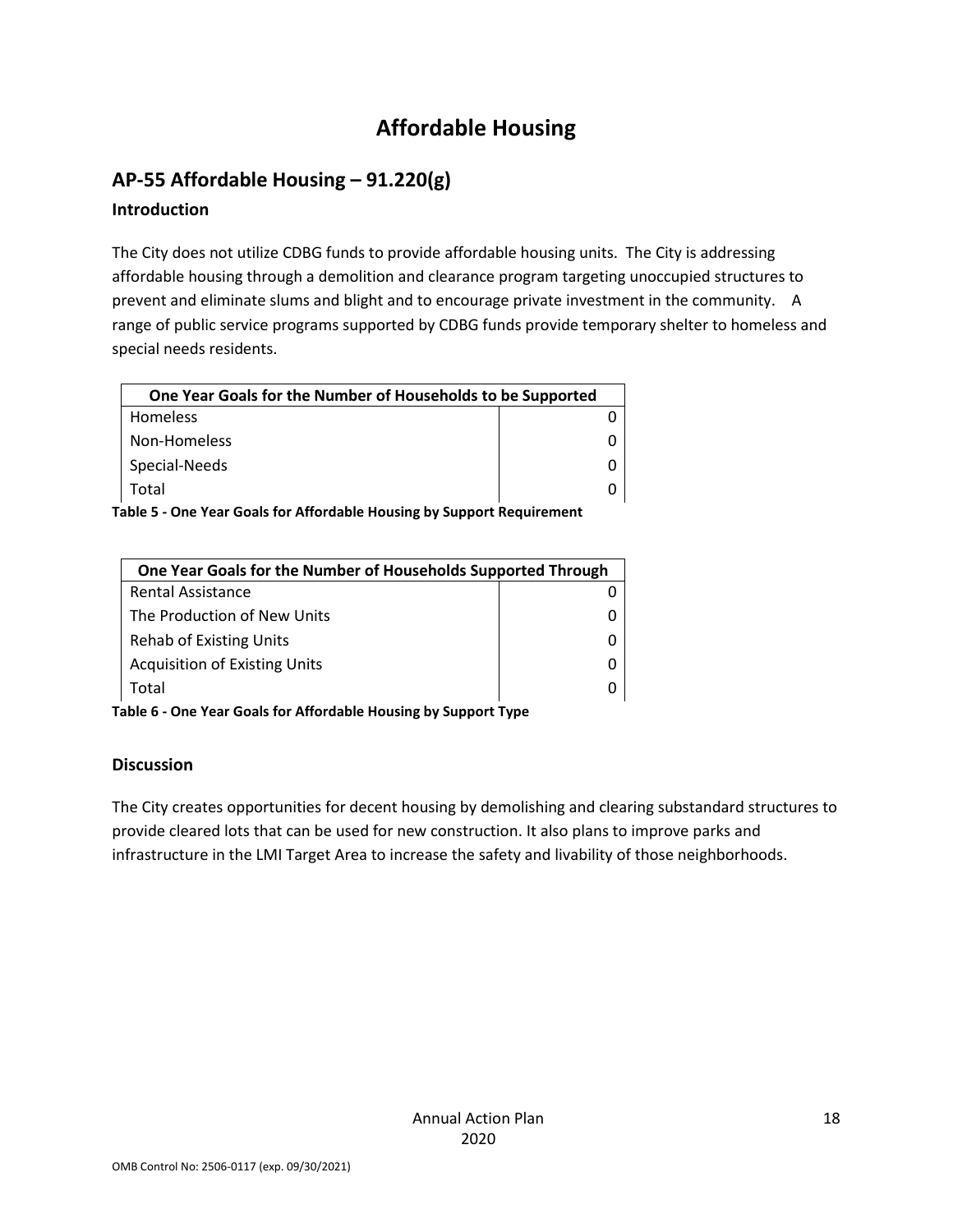## <span id="page-18-0"></span>**AP-60 Public Housing** *–* **91.220(h)**

#### **Introduction**

The City of Sherman assists the Sherman Housing Authority by utilizing CDBG funds to help the Housing Authority increase public safety.

#### **Actions planned during the next year to address the needs to public housing**

The Sherman Housing Authority currently has 298 public housing apartments: 190 for elderly, disabled, or handicapped residents; 93 for small and large families; and 15 for physically disabled individuals. The Housing Authority of Grayson County administers 257 Section 8 Housing Choice Vouchers with an annual turnover of 17%. The average voucher holder has received housing benefits for 5 years and 10 months. The average wait for a voucher is 5 months. Texoma Council of Governments manages 482 Housing Choice Vouchers in Grayson and Fannin counties. TCOG provided vouchers to 210 Sherman residents in 2020. TCOG's annual turnover is 7% with the average voucher holder receiving benefits for 7 years. The average wait for a voucher from TCOG is 9 months. There are 21 low income housing apartment communities in Grayson County with 879 income based apartments and 664 rent subsided apartments.

Source: *Affordable Housing Online*, affordablehousingonline.com/housing-search/Texas, accessed January 24, 2021; TCOG Summary of Services Rendered in 2020 for City of Sherman

The Sherman Housing Authority, Grayson County Housing Authority, and the Texoma Council of Governments have stated their intent to continue to seek and apply for additional funding from various federal, state, and local resources to address the demand for rental assistance within the jurisdiction.

#### **Actions to encourage public housing residents to become more involved in management and participate in homeownership**

Many social service programs are offered at the housing authority's Rosa Viola Hill Community Center. Such classes involving family budgeting, first-time home buyer's seminars, and first-time loan seminars held by local lending institutions help residents prepare for the future and set goals for self-sufficiency. These programs are administered by the Housing Authority to encourage residents to become more involved in the management and participate in home ownership.

#### **If the PHA is designated as troubled, describe the manner in which financial assistance will be**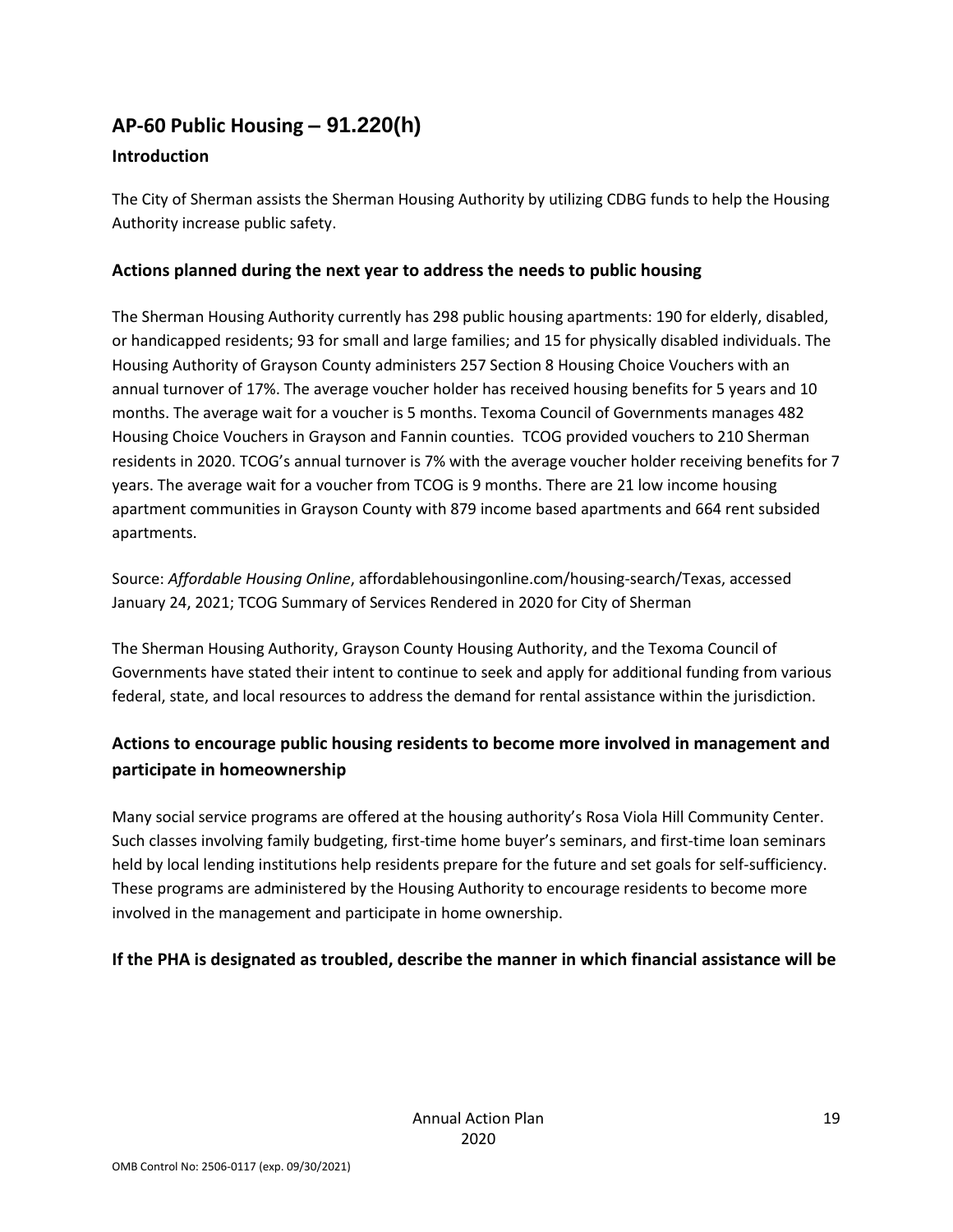#### **provided or other assistance**

The Sherman Housing Authority is designated as a High Performer under 24 CFR part 902.

#### **Discussion**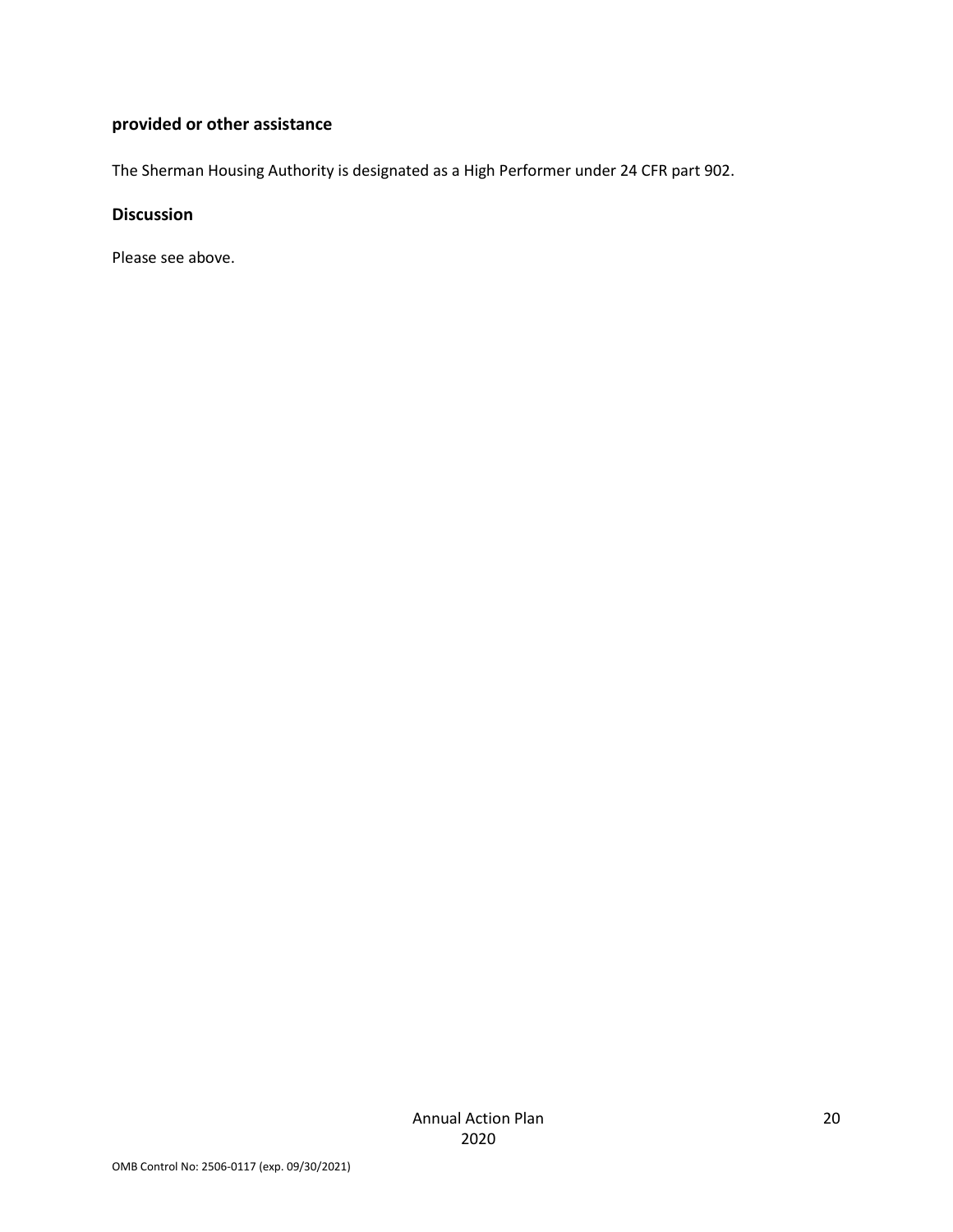#### <span id="page-20-0"></span>**AP-65 Homeless and Other Special Needs Activities – 91.220(i) Introduction**

**Describe the jurisdictions one-year goals and actions for reducing and ending homelessness including**

#### **Reaching out to homeless persons (especially unsheltered persons) and assessing their individual needs**

Sherman relies on local nonprofit and faith-based organizations that provide emergency services to assist persons who are homeless or at-risk of homelessness. The City will invest CDBG funds during the 2020 Program Year to help cover operating expenses for Four Rivers Outreach and the Texoma Family Shelter.

#### **Addressing the emergency shelter and transitional housing needs of homeless persons**

While the City of Sherman does not have a homeless shelter, it is home to Grayson County Crisis Center, Four Rivers Outreach, House of Eli, and Grand Central Station. All of these organizations provide emergency services to residents who are homeless or a-risk-of homelessness. Four Rivers Outreach and House of Eli provide transitional housing for men. Additional shelter is available to homeless individuals and families in the Sherman-Denison MSA through the Texoma Family Shelter, which is located in Denison. The City will invest CDBG funds during the 2020 Program Year to help cover operating expenses for Four Rivers Outreach, the Grayson County Crisis Center, and the Texoma Family Shelter. In 2022, the Texoma Family Shelter plans to break ground on a new dormitory for transitional housing.

**Helping homeless persons (especially chronically homeless individuals and families, families with children, veterans and their families, and unaccompanied youth) make the transition to permanent housing and independent living, including shortening the period of time that individuals and families experience homelessness, facilitating access for homeless individuals and families to affordable housing units, and preventing individuals and families who were recently homeless from becoming homeless again**

Four Rivers Outreach provides a one-year transitional housing program for men with substance abuse issues. Texoma Family Shelter plans to break ground on a new dormitory for transitional housing in 2022. The City will invest CDBG funds during the 2020 Program Year to help cover operating expenses for Four Rivers Outreach, the Grayson County Crisis Center, and the Texoma Family Shelter.

#### **Helping low-income individuals and families avoid becoming homeless, especially extremely low-income individuals and families and those who are: being discharged from publicly**

Annual Action Plan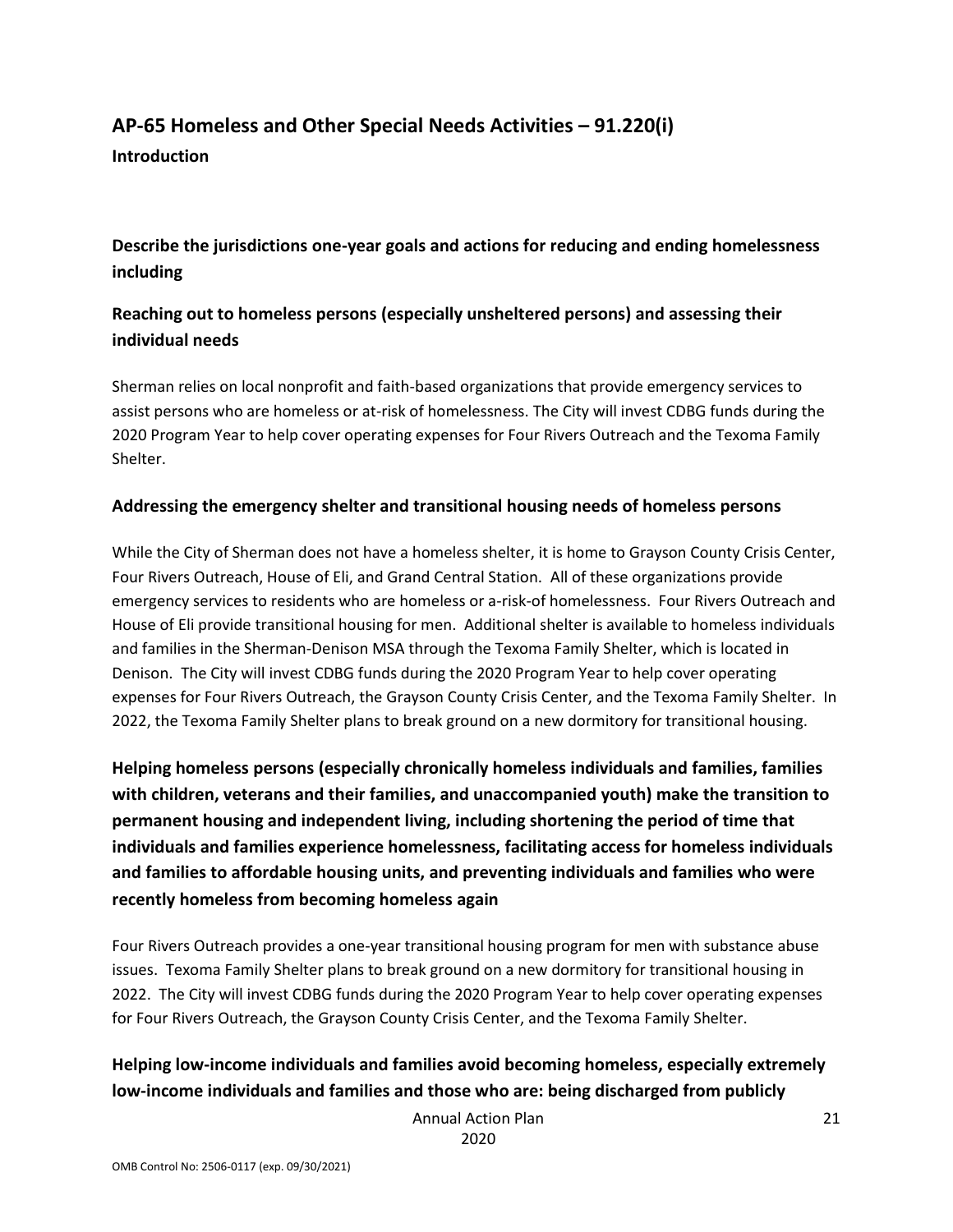**funded institutions and systems of care (such as health care facilities, mental health facilities, foster care and other youth facilities, and corrections programs and institutions); or, receiving assistance from public or private agencies that address housing, health, social services, employment, education, or youth needs.**

This need is met by the House of Eli, a nonprofit faith-based organization in Sherman that serves young men ages 18-21 who are being released from incarceration, aging out of foster care, or are homeless. They were recipients of CDBG-CV funds Program Year 19 funds.

#### **Discussion**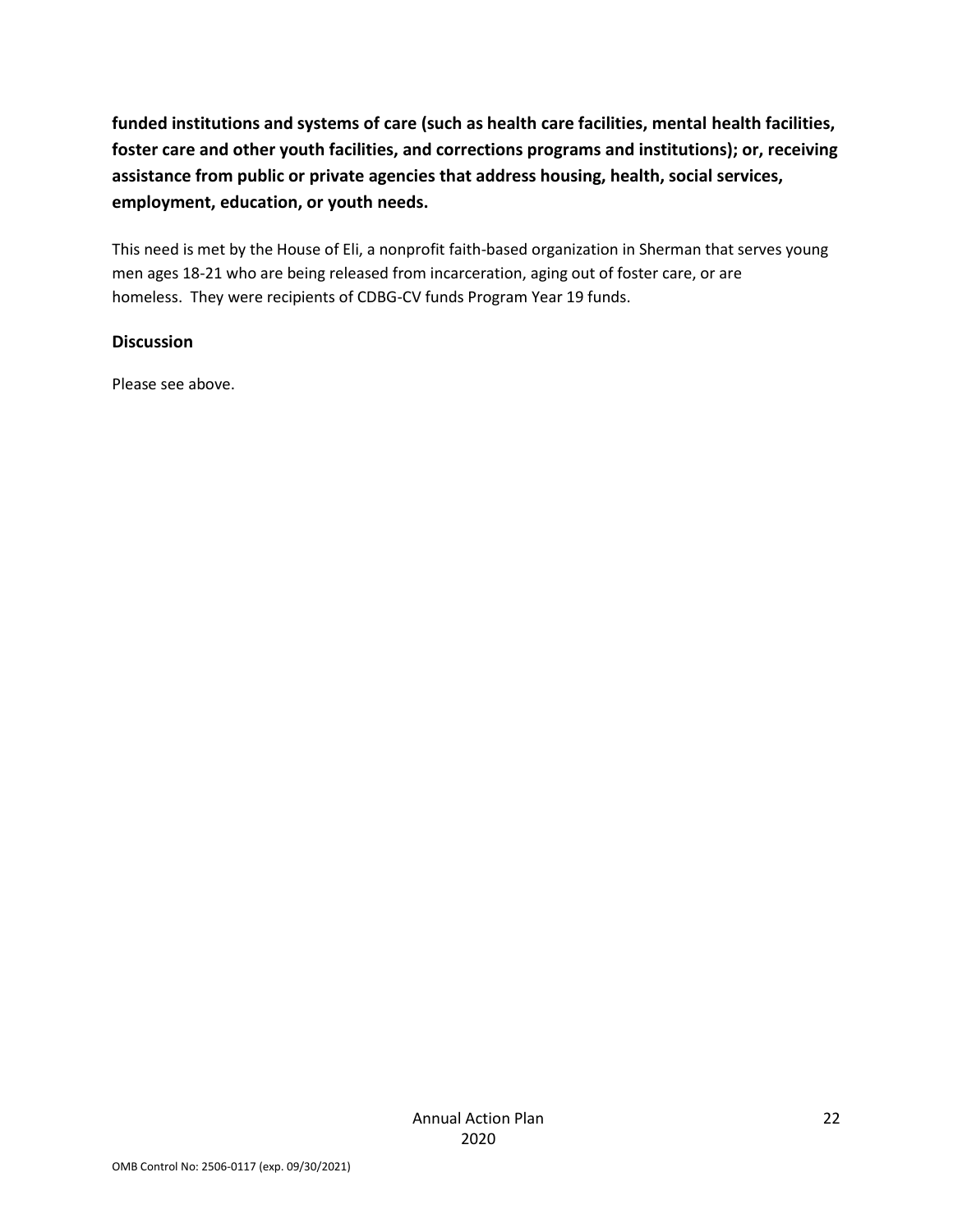#### <span id="page-22-0"></span>**AP-75 Barriers to affordable housing – 91.220(j)**

#### **Introduction:**

Public input to the City's 2020 Community Needs Assessment questionnaire found that the primary barriers to affordable housing in Sherman are lack of available housing stock and lack of monetary resources necessary to develop and sustain affordable housing. The demand for affordable housing exceeds the supply and there are insufficient public and private resources available to increase the supply of affordable housing to meet this demand. With the need for affordable housing, Sherman is challenged to find new and creative ways to encourage private investors and developers to build within the City's jurisdiction. The City of Sherman 2020 Analysis of Impediments to Fair Housing Choice concludes that the City has the following multiple barriers to affordable housing:

- Limited local funding for affordable housing programs;
- Elimination of financial assistance to first time home buyers program;
- Shortage of housing vouchers and properties that accept housing vouchers;
- Shortage of homeless beds and lack of city homeless shelter options;
- Ineffective targeting of housing rehabilitation funds;
- Shortage of handicapped accessible housing;
- Shortage of rental housing units;
- Older and aging housing stock in city;
- Rapidly rising cost of existing and new housing construction; and
- Shortage of affordable housing.

**Actions it planned to remove or ameliorate the negative effects of public policies that serve as barriers to affordable housing such as land use controls, tax policies affecting land, zoning ordinances, building codes, fees and charges, growth limitations, and policies affecting the return on residential investment**

The Sherman Comprehensive Plan lays out goals and policies that will contribute to affordable housing and fair housing choice to include the preservation of existing housing and neighborhoods and support to safe, attractive, and affordable housing options through city land-use regulations, federal programs, and development incentives. To this end, CDBG funds will be used to continue and expand the housing demolition program. When combined with the city's aggressive tax abatement program to promote new home construction in established neighborhoods, Sherman's demolition and clearance program achieves maximum results for those in low- and moderate-income neighborhoods.

#### **Discussion:**

The City is addressing affordable housing through a demolition and clearance program targeting unoccupied structures to prevent and eliminate slums and blight and to encourage private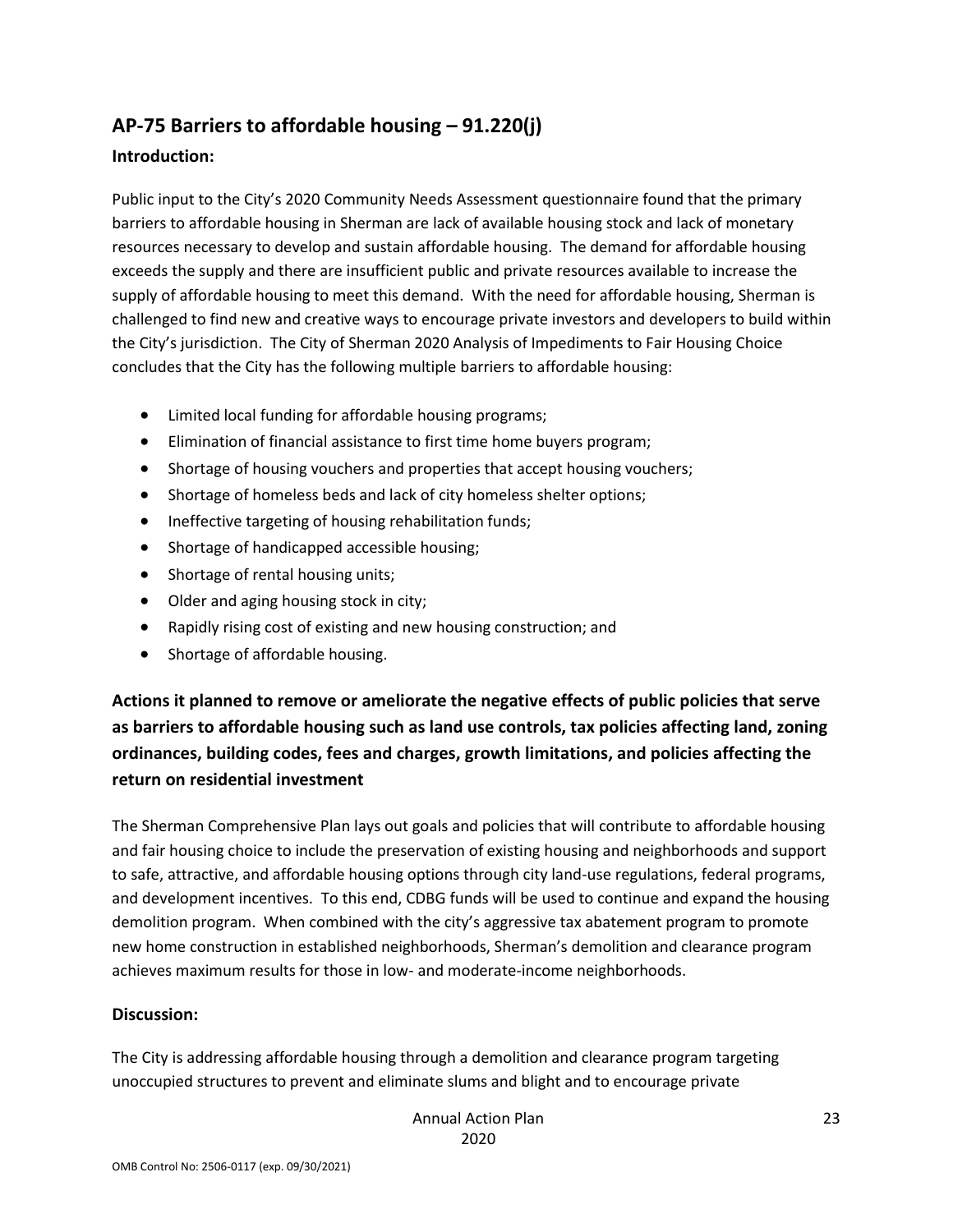investment. With a proactive approach, Sherman incentivizes infill development to stimulate private investment in affordable housing and support fair housing choice.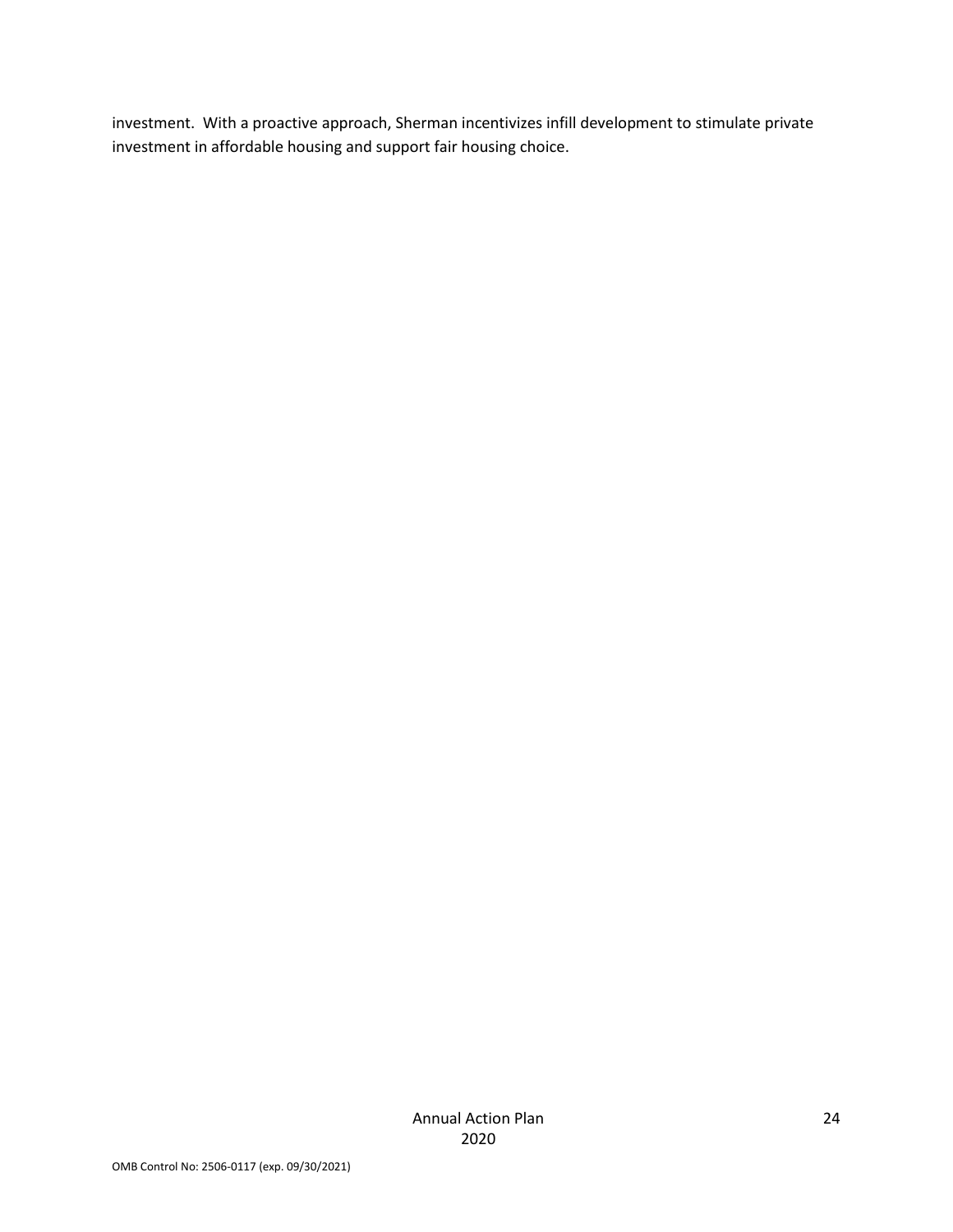#### <span id="page-24-0"></span>**AP-85 Other Actions – 91.220(k)**

#### **Introduction:**

In the implementation of the 2020 Action Plan, the City will invest CDBG resources to address obstacles to meeting underserved needs, foster and maintain affordable housing, reduce lead-based paint hazards, reduce the number of poverty-level families, develop institutional structure, and enhance coordination between public and private housing and social service agencies.

#### **Actions planned to address obstacles to meeting underserved needs**

The primary obstacles to meeting underserved needs include lack of government and private funding, the high cost of housing, and the loss of purchasing power. To address these obstacles, the City is investing CDBG funds through the 2020 Action Plan in projects that improve neighborhoods, prevent homelessness, and support public services to low- and moderate-income residents and those with special needs. To address underserved needs, the City is allocating at least 71% of its non-administrative CDBG investments for Program Year 2020 to projects and activities that benefit low- and moderateincome residents with the remaining 29% allocated to demolition and clearance of substandard structures to prevent or eliminate slums or blight. Some of the demolition will take place in the LMI Target Area.

#### **Actions planned to foster and maintain affordable housing**

In the implementation of the 2020 Action Plan, the City will invest CDBG funds to foster affordable housing through Demolition and Clearance and Neighborhood Improvement.

#### **Actions planned to reduce lead-based paint hazards**

The City of Sherman has current policies and procedures to evaluate lead-based paint hazards and to prevent unnecessary exposure of lead-based paint by individuals, families, and especially children. The reduction of lead-based paint hazards in the current housing stock is of utmost concern, with approximately 72% of the jurisdiction's total housing stock being constructed prior to 1979. Access to specific information concerning the age and condition of the housing stock is now obtained on-line via the internet from the Grayson County Appraisal Office. Additionally, information is available to the general public and upon request.

#### **Actions planned to reduce the number of poverty-level families**

The implementation of CDBG activities meeting the goals established in the 2020-2024 Consolidated Plan and this Action Plan will help to reduce the number of poverty level families by:

Supporting activities that expand the supply of housing that is affordable to low- and moderate-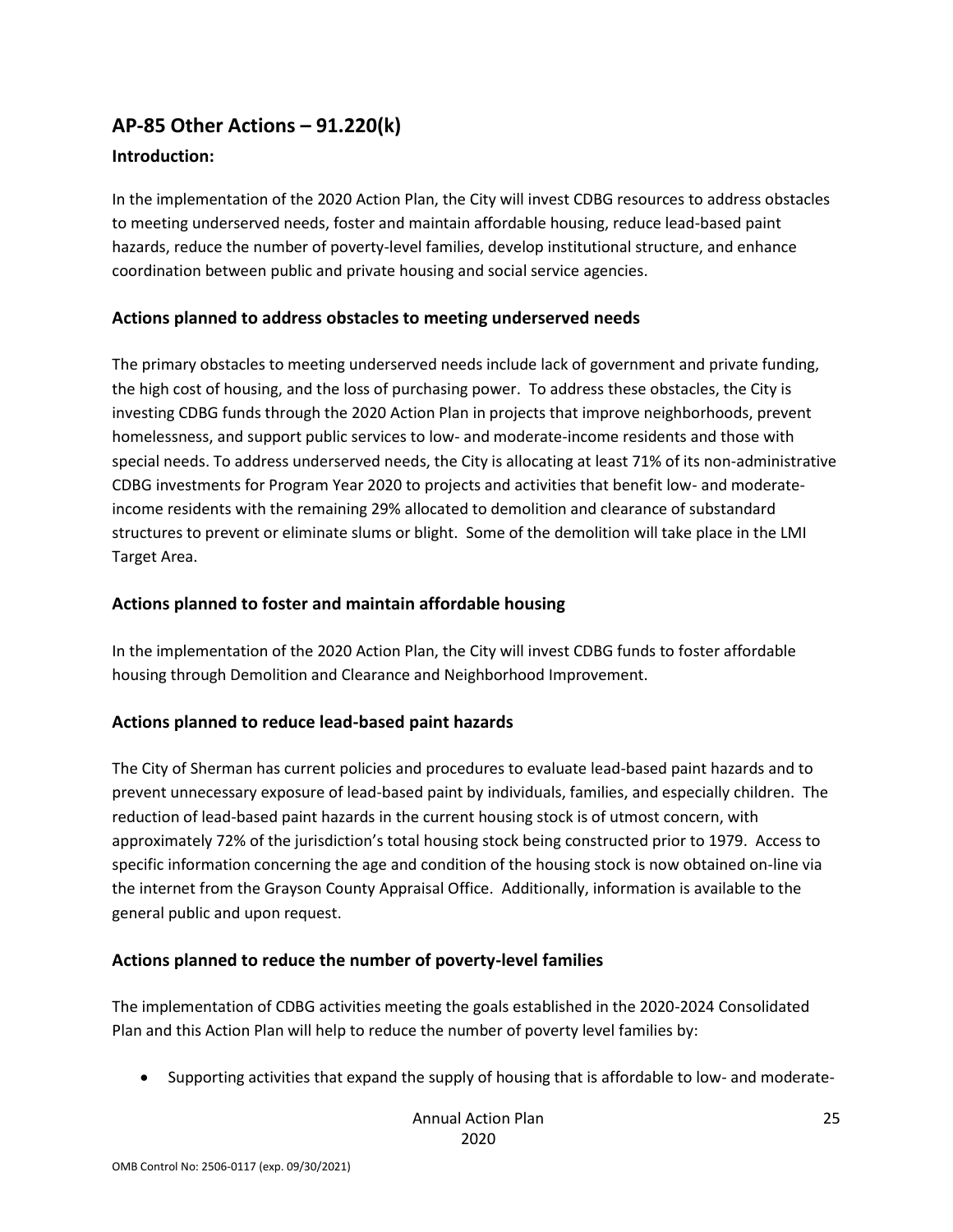income households;

- Supporting activities that preserve the supply of decent housing that is affordable to low- and moderate-income households;
- Supporting a continuum of housing and public service programs to prevent and eliminate homelessness;
- Supporting housing preservation programs that assure low-income households have a safe, decent, and appropriate place to live;
- Supporting public services for low- and moderate-income residents including those with special needs and those at-risk of homelessness offered by nonprofit organizations.

In addition to these local efforts, mainstream state and federal resources also contribute to reducing the number of individuals and families in poverty. Federal programs such as the Earned Income Tax Credit and Head Start provide pathways out of poverty for families who are ready to pursue employment and educational opportunities. Together, these programs provide individuals and families with employment assistance, subsidy for food, medical care, childcare, and cash payments to meet basic needs such as housing, nutrition, and transportation. Other services are available to assist persons suffering from substance abuse, domestic violence, and mental illness.

#### **Actions planned to develop institutional structure**

The institutional delivery system in Sherman is high-functioning and collaborative, particularly the relationship between local government and the nonprofit sector. A network of capable non-profit organizations are delivering a full range of services to residents. Strong city departments anchor the administration of HUD grant programs and the housing, community, and economic development activities that are implemented by the City. To support and enhance this existing institutional structure, the City of Sherman will collaborate with nonprofit agencies receiving CDBG funds through the 2020 Action Plan to ensure that the needs of low- and moderate-income residents are met.

#### **Actions planned to enhance coordination between public and private housing and social service agencies**

To enhance coordination between public and private housing and social service agencies, the City will continue consulting with and inviting the participation of a wide variety of agencies and organizations involved in the delivery of housing and supportive services to low- and moderate-income residents in Sherman, particularly the LMI Target Area.

#### **Discussion:**